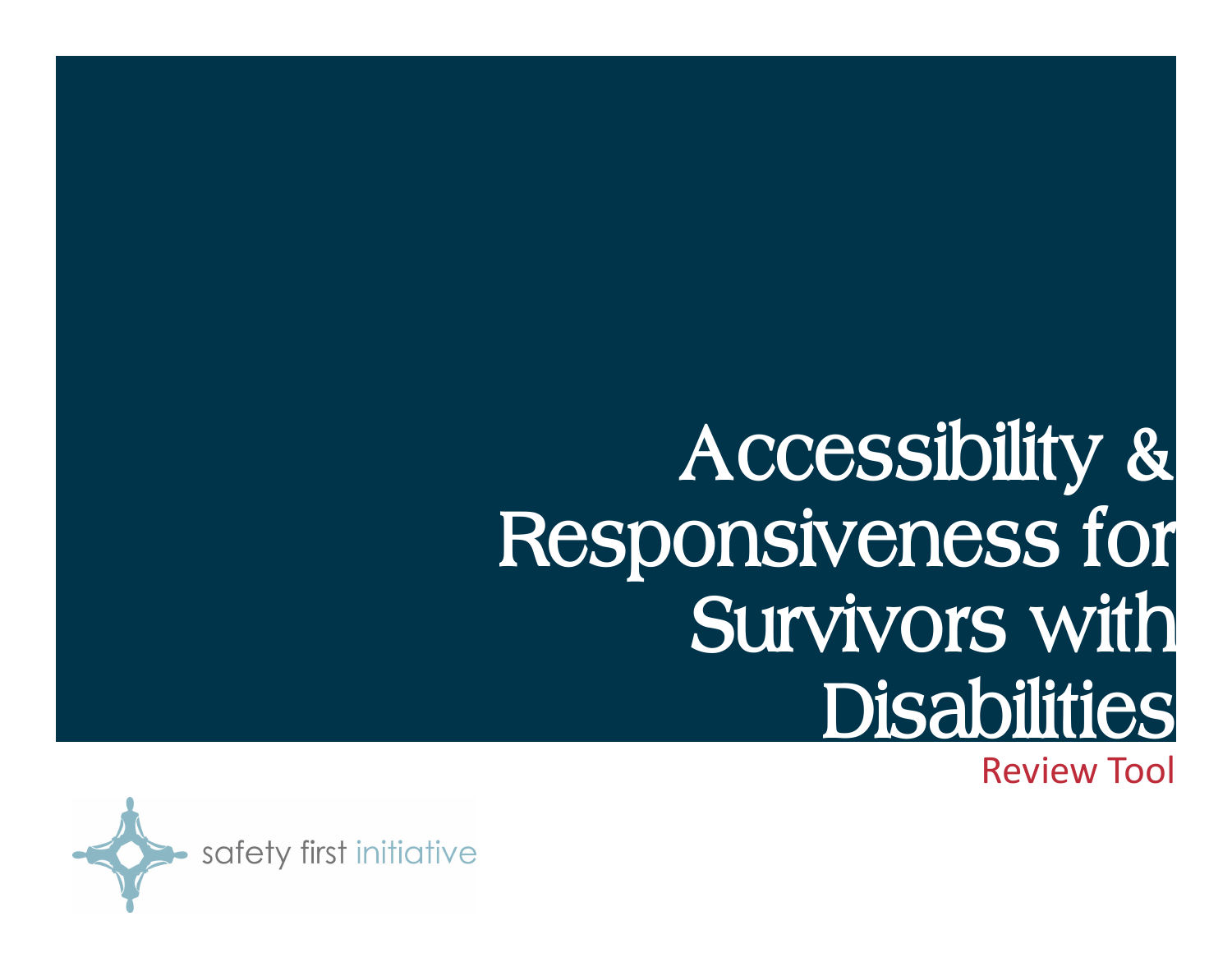

### **Institute for Human Development**

University of Missouri--Kansas City 2220 Holmes, Third Floor Kansas City, MO 64108 P 816.235.1770 TTY 800.452.1185

### **Rose Brooks Center**

P.O. Box 320599 Kansas City, MO 64321-0599 P 816.523.5550 www.rosebrooks.org

### **Metropolitan Organization to Counter Sexual Assault (MOCSA)**

3100 Broadway, Suite 400 Kansas City, MO 64111 P 816.931.4527 www.mocsa.org

This project was supported by Grant No. 2006-FW-AX-K014 awarded by the Office on Violence Against Women, U.S. Department of Justice. The opinions, findings, conclusions, and recommendations expressed in this publication are those of the author(s) and do not necessarily reflect the views of the Department of Justice, Office on Violence Against Women, nor do they represent official positions of the University of Missouri – Kansas City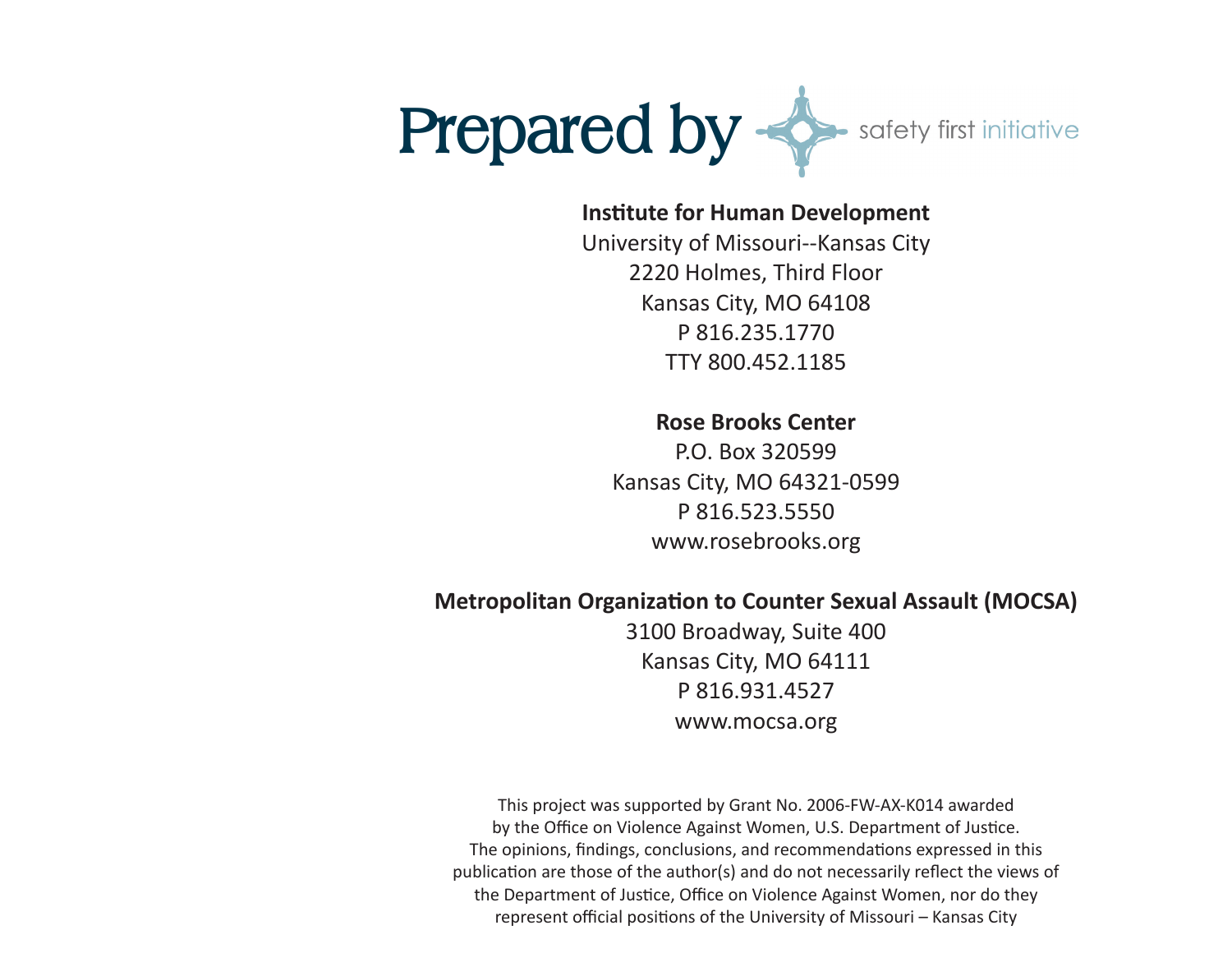## **Acknowledgements**

The Safety First Initiative would like to acknowledge the women who served on the Accessibility & Responsiveness Work Group. Their input and advice as we worked together to develop this tool was invaluable. Thank you also to our collaborative partners who served as reviewers and work group members.

The support, insight, and technical assistance provided by the Office on Violence Against Women and the Vera Institute for Justice contributed greatly to the development of this tool.

### **Graphic Design**

Alligator Design + Communications www.designthatsnaps.com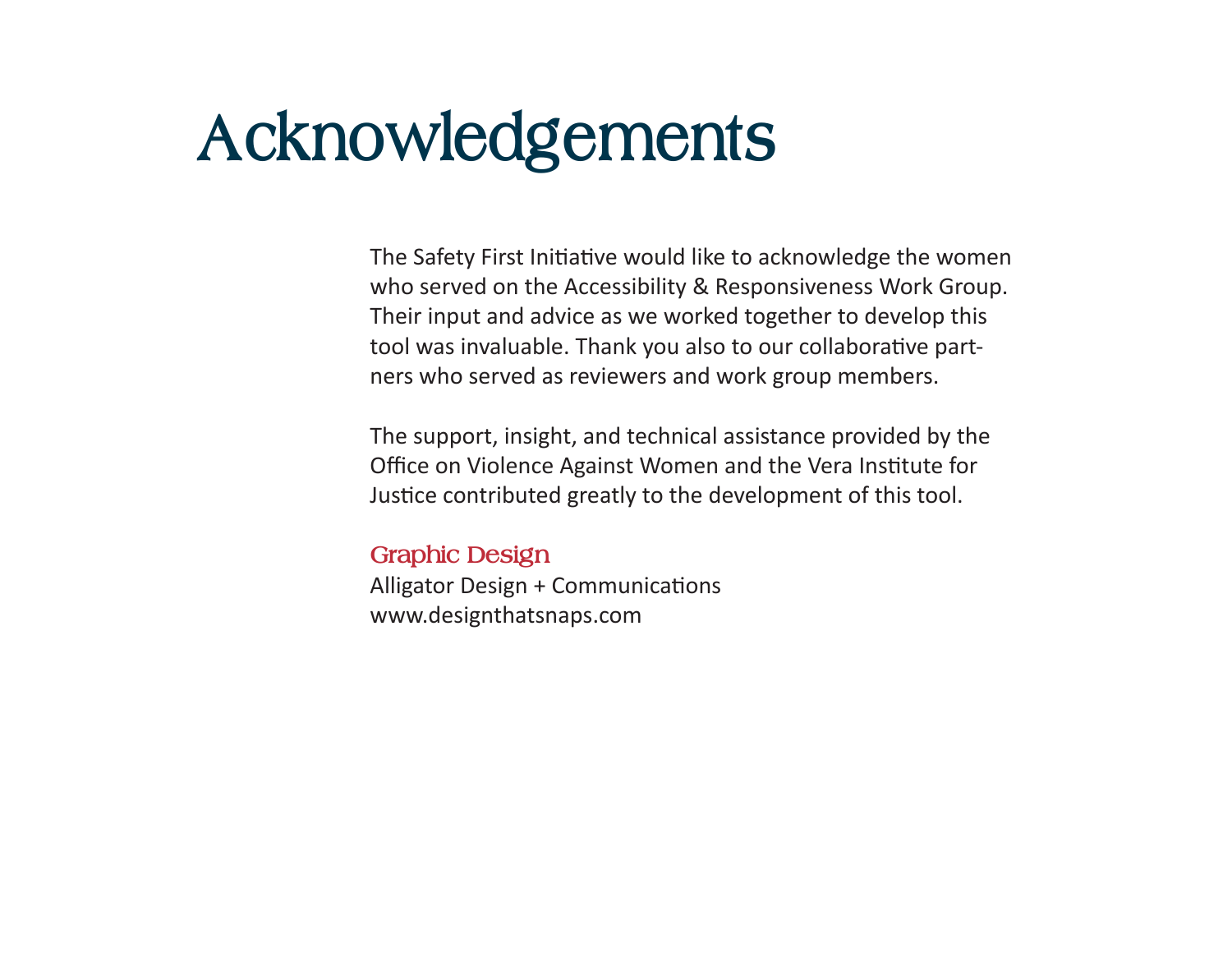# **Work Group**

**Nicole Christy, Director of Community Education, MOCSA Carrie Daniels, Director of Community Programs, Rose Brooks Center Michelle Dougherty, Director of Residential Services, Rose Brooks Center Lisa Fleming, Chief Operating Officer, Rose Brooks Center Tracy Graybill, Research Associate, UMKC-Institute for Human Development Ronda Jenson, Director of Research, UMKC-Institute for Human Development Sarah McCoy-Harms, Project Director: Safety First Initiative, MOCSA Patricia Scott, Assistant Professor, UMKC School of Social Work Beverly Zeller, Community Member**

### **Reviewers**

**Carl Calkins, Director, UMKC-Institute for Human Development (IHD) Kim Goering, Therapist, MOCSA Susan Jones, Director of Audit & Compliance, Jackson County Community Mental Health Fund Reinhard Mabry, President & CEO, Alphapointe Association for the Blind Susan Miller, Chief Executive Officer, Rose Brooks Center Palle Rilinger, President & CEO, MOCSA**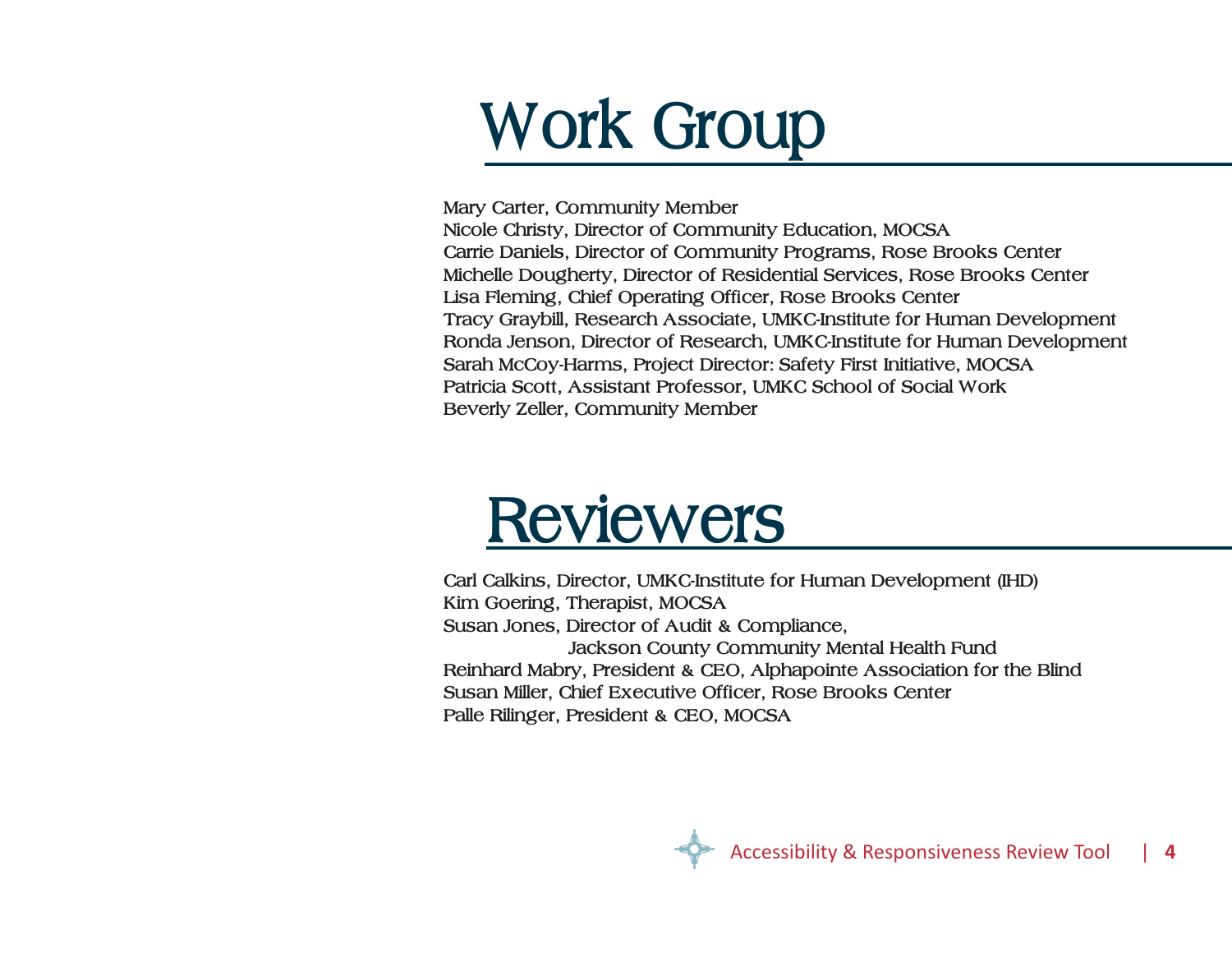### **Contents**

| Acknowledgements 3                                                                          |         |
|---------------------------------------------------------------------------------------------|---------|
| Preface                                                                                     | 6       |
| <b>Dynamics of Domestic &amp; Sexual</b><br><b>Violence for Persons with Disabilities 8</b> |         |
| Introduction                                                                                | $12 \,$ |
| <b>Review Tool</b>                                                                          |         |
|                                                                                             |         |
|                                                                                             |         |
|                                                                                             |         |
|                                                                                             |         |
|                                                                                             |         |
| <b>Resources</b>                                                                            |         |
|                                                                                             | 29      |
|                                                                                             | 31      |
|                                                                                             | 34      |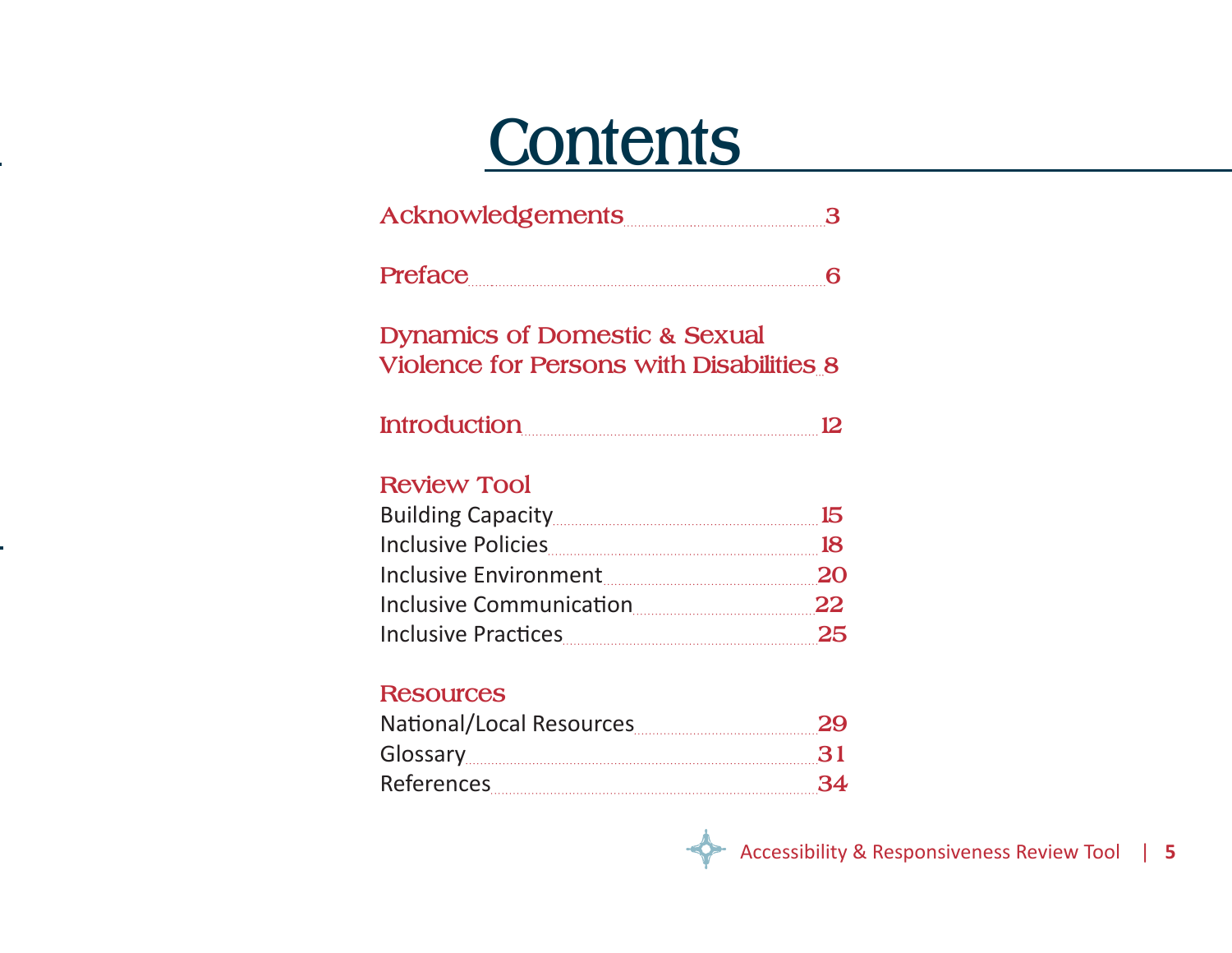

### **About the Authors**

The authors of this Accessibility Responsiveness Tool are the partners in the Safety First Initiative-Kansas City Collaborative. They include the Metropolitan Organization to Counter Sexual Assault (MOCSA), an area leader in sexual assault services. MOCSA provides counseling, advocacy, intervention, education and prevention services designed to lessen the ill effects of sexual assault and abuse. Rose Brooks Center, a leader in domestic violence services, provides preventive programming, supportive services, crisis intervention, and shelter for women and children. Lastly, the UMKC-Institute for Human Development, a University Center for Excellence in Developmental Disabilities, provides applied research and training, and technical assistance for people, agencies, and the community.



In October 2006, the Safety First Initiative was funded by the Department of Justice, Office on Violence Against Women. This Kansas City Collaborative is a partnership between a Kansas City leader in sexual assault services (the Metropolitan Organization to Counter Sexual Assault), a leader in domestic violence services (Rose Brooks Center), and a leader in disability services, the University Center for Excellence in Developmental Disabilities (Institute for Human Development). The mission of the project is to enhance the capacity of service providers and improve the coordination of supports and services for women with disabilities who are victims/survivors of violence in the Kansas City, Missouri metropolitan area. The Safety First Initiative is a three-year, grant-funded project with technical assistance provided by the VERA Institute of Justice. The vision of the Safety First Initiative is:

> "*To change the mindset in the Kansas City metropolitan area resulting in a sustained collaborative response that provides culturally competent, respectful, accessible, empowerment based services to women with disabilities who are victims/survivors of violence."*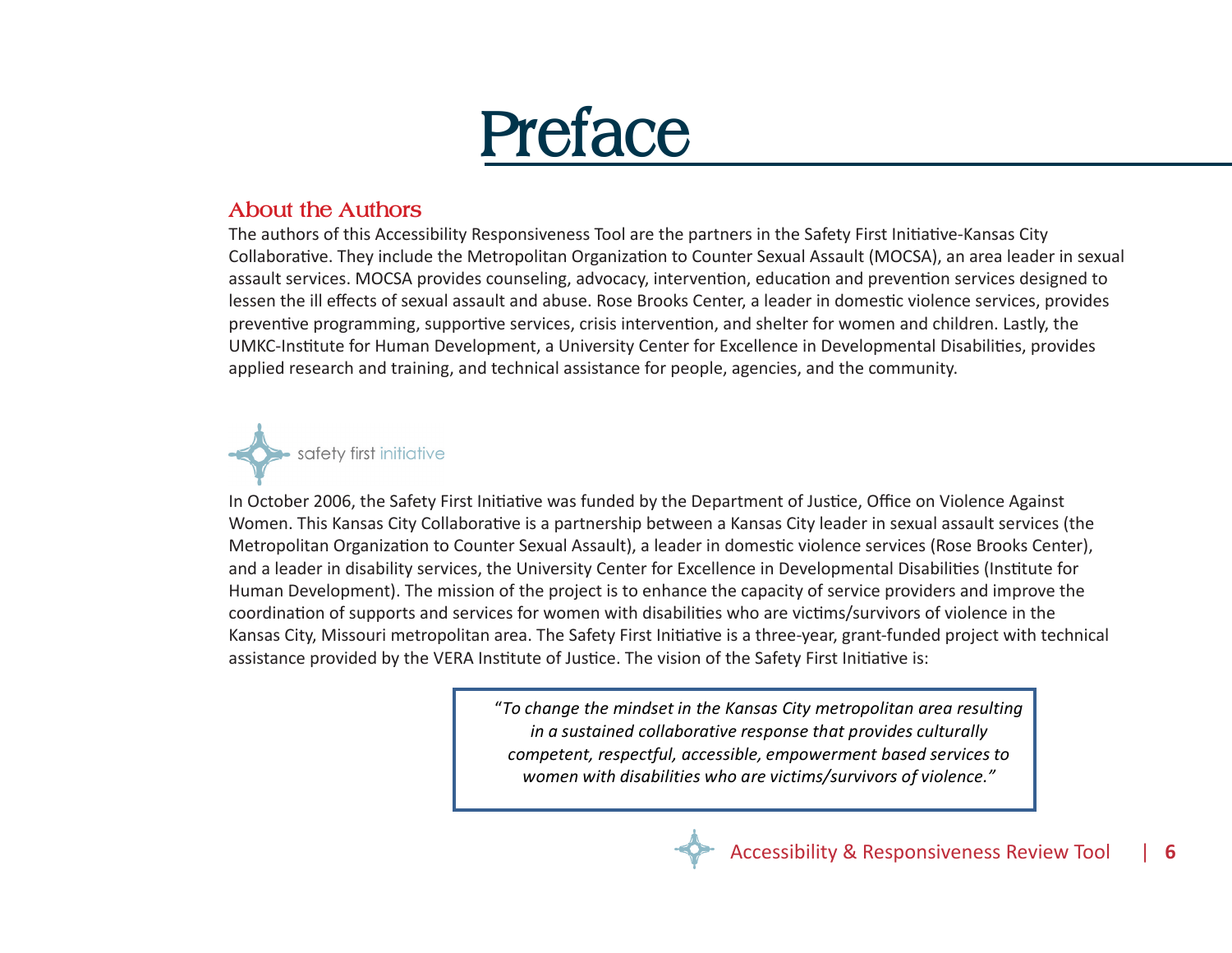### **Development of the Tool**

In the summer of 2008, the Kansas City Collaborative developed a strategic plan to guide its work. The overarching assumption was that all Safety First activities should promote sustainable systems change to support effective and inclusive service provision in both victim service and disability service agencies. Also, women with disabilities should be involved at all levels of work. The strategic plan focuses work in the three following areas.

- 1. Developing universal design policies and procedures that promote universal design and responsiveness within the collaborative partner agencies
- 2. Expanding safety planning processes and resources to better address the needs of survivors with disabilities.
- 3. Developing relationships and linkages between victim service providers and disability service providers.

This Accessibility and Responsiveness Tool was developed as part of first strategic plan focus area. The process of developing the tool followed a series of steps to ensure involvement across agencies and with women with disabilities.

- **Step 1:** We convened a workgroup comprise of representatives of each Collaborative agency and women with disabilities. The group included 2-3 individuals from each agency and three women with disabilities.
- **Step 2:** We identified existing accessibility and responsiveness assessment tools, and reviewed related literature and resources. In particular we reviewed accessibility guidelines, principles and practices of trauma-informed services, principles and practices of universal design, and identified barriers to services for survivors with disabilities.
- **Step 3:** As a workgroup, we reviewed existing resources, discussed possibilities, and drafted the tool.
- **Step 4:** We presented the overarching philosophy and conceptualization of the tool to a stakeholder group of twelve community agency representatives.
- **Step 5:** A draft tool was designed and submitted to OVW for approval.
- **Step 6:** Once approved, the tool will be piloted in each of the three Collaborative agencies.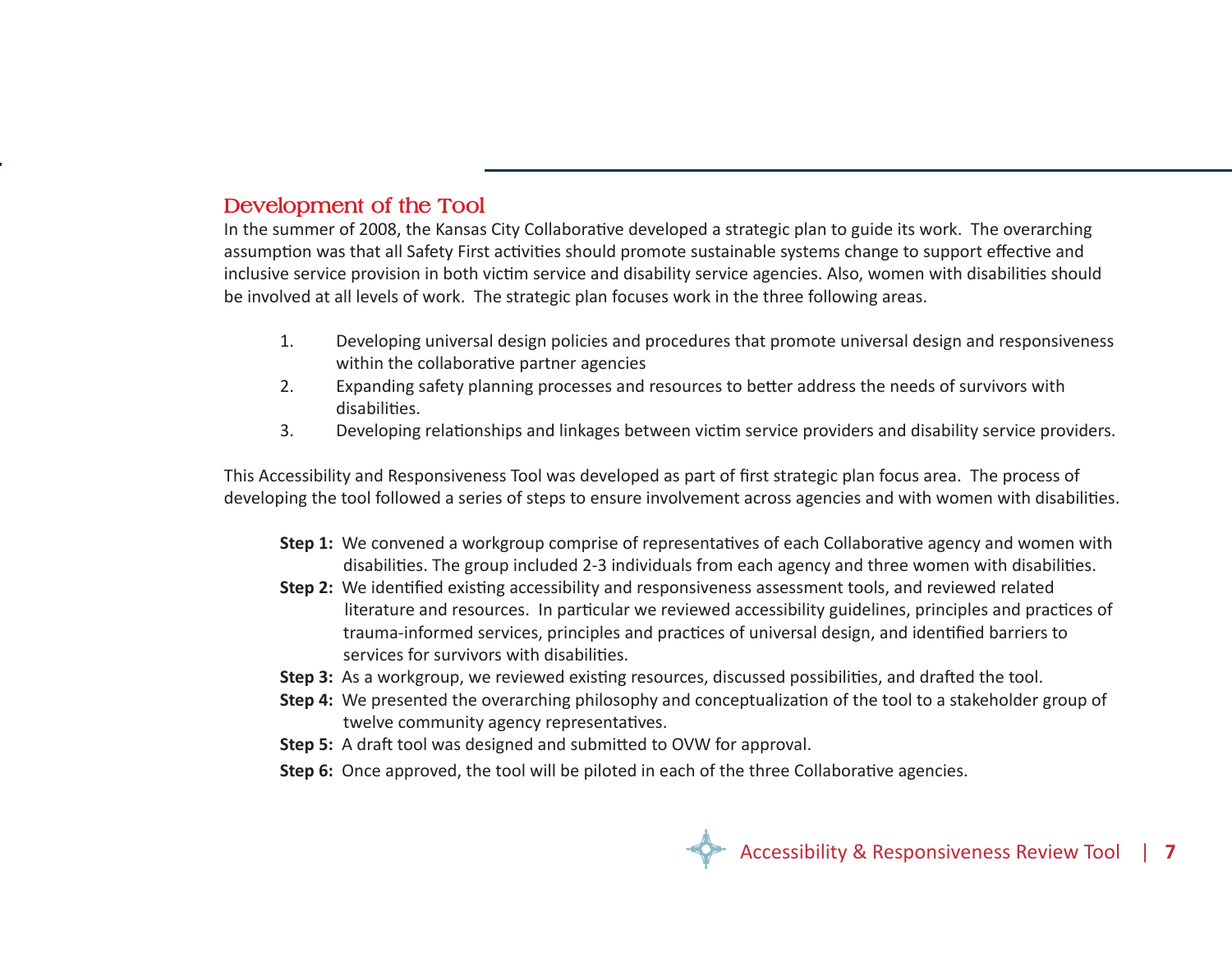

Please see definitions of both sexual assault and domestic violence included in the glossary of this tool. While general definitions remain consistent with existing practice, effective response to persons with disabilities requires victim service providers to expand their definitions of domestic and sexual violence. Those being violent includes spouses, partners, boyfriends, girlfriends, as wells as family members, friends, acquaintances, roommates and other persons who provide care.

### **Prevalence of Violence Against Persons with Disabilities**

Research indicates that people with disabilities face increased risks for violence compared to people without disabilities.

- Women with developmental disabilities are four to ten times more likely than women without disabilities to be sexually assaulted and they are at greater risk for repeat victimization (Sobsey et al 1995).
- More than one-fourth of persons with severe mental health issues were victims of a violent crime in the past year--a rate more than 11 times that of the general population (Teplin et al).
- A study finds 53% of women with physical disabilities report having been sexually abused (Powers 2002).
- Of psychiatric inpatients, 80% have experienced physical or sexual abuse in their lifetime (Jacobson, 1987).
- The vast majority--97% of abusers-- are known by the victim who has an intellectual disability. Of those, 32% were family members or acquaintances and 44% had a relationship with the victim/survivor specifically related to the person's disability such as a residential care staff, a provider for transportation or personal care. (Baladerian 1991).

Most often the abuser is someone the victim knows well. Survivors with disabilities often have experienced multiple victimizations, and the abuse is longer in duration compared to survivors without disabilities.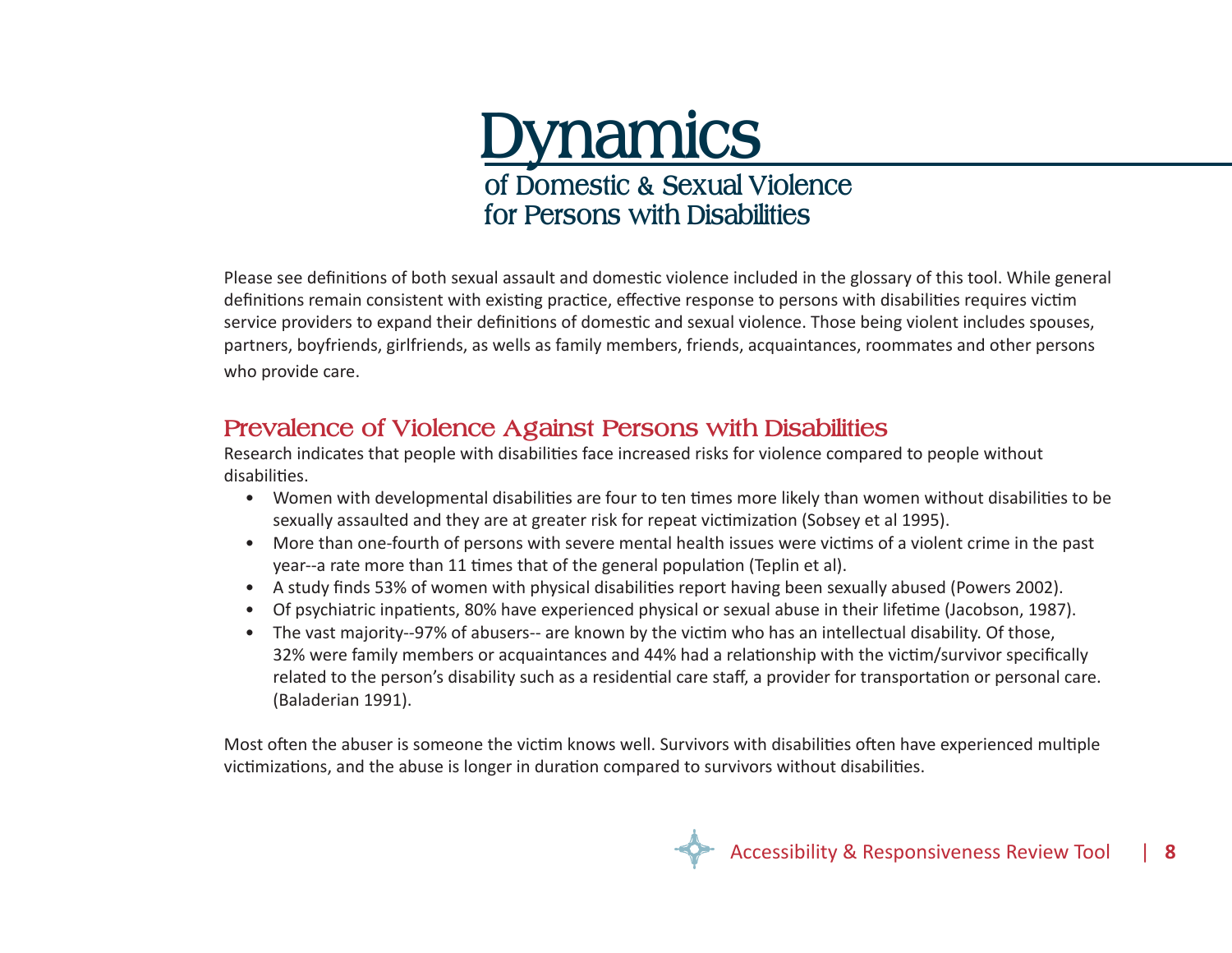### **Power and Control Dynamics**

There are unique power and control dynamics experienced by persons with disabilities. Abusers may target people with disabilities because they perceive them as more isolated and more easily coerced into trusting someone. Abusers may assume these survivors would not report the violence to others or may not be believed, even if this is not true. Some abusers use power and control tactics that expressly target persons with disabilities by:

- Becoming a relied-upon, or primary caregiver before the assault and then exerting power as a caregiver:
	- o Taking advantage of caregiver privilege- many persons with cognitive disabilities have been taught to comply with authority and caregivers at all times;
	- o Providing care in a way that accentuates the person's dependency and vulnerabilities;
	- o Denying the right to privacy;
	- o Ignoring, discouraging or prohibiting the exercise of full capacities.
- "Grooming" for abuse by testing boundaries of the person over a period of time; exploiting a trusting nature.
- Taking advantage of the person's lack of sexual education or knowledge.
- Breaking/stealing adaptive equipment to increase barriers to independence or ability to call for help.
- Limiting access to, tampering with, or destroying communication devices as a way to create physical or emotional isolation, prevent success in work/school; limit/prevent communication with others (especially police, counselors, advocates) and to retaliate, frighten or punish.
- Attacking before the person can sense what is coming.
- Threatening, injuring or scaring away the service animal.
- Giving drugs without person's knowledge, forcing drugs/medication, or giving more/less or than prescribed.
- Claiming the injuries were related somehow to the disability.
- Preventing the person from reporting any troubles through coercion, threats or force.
- Taking advantage of the lack of accommodations at places the person may want to seek help (police, shelters, medical facilities, etc.)
- Exploiting the fact that the person may not be believed by a police officer or court even if she/he does report.

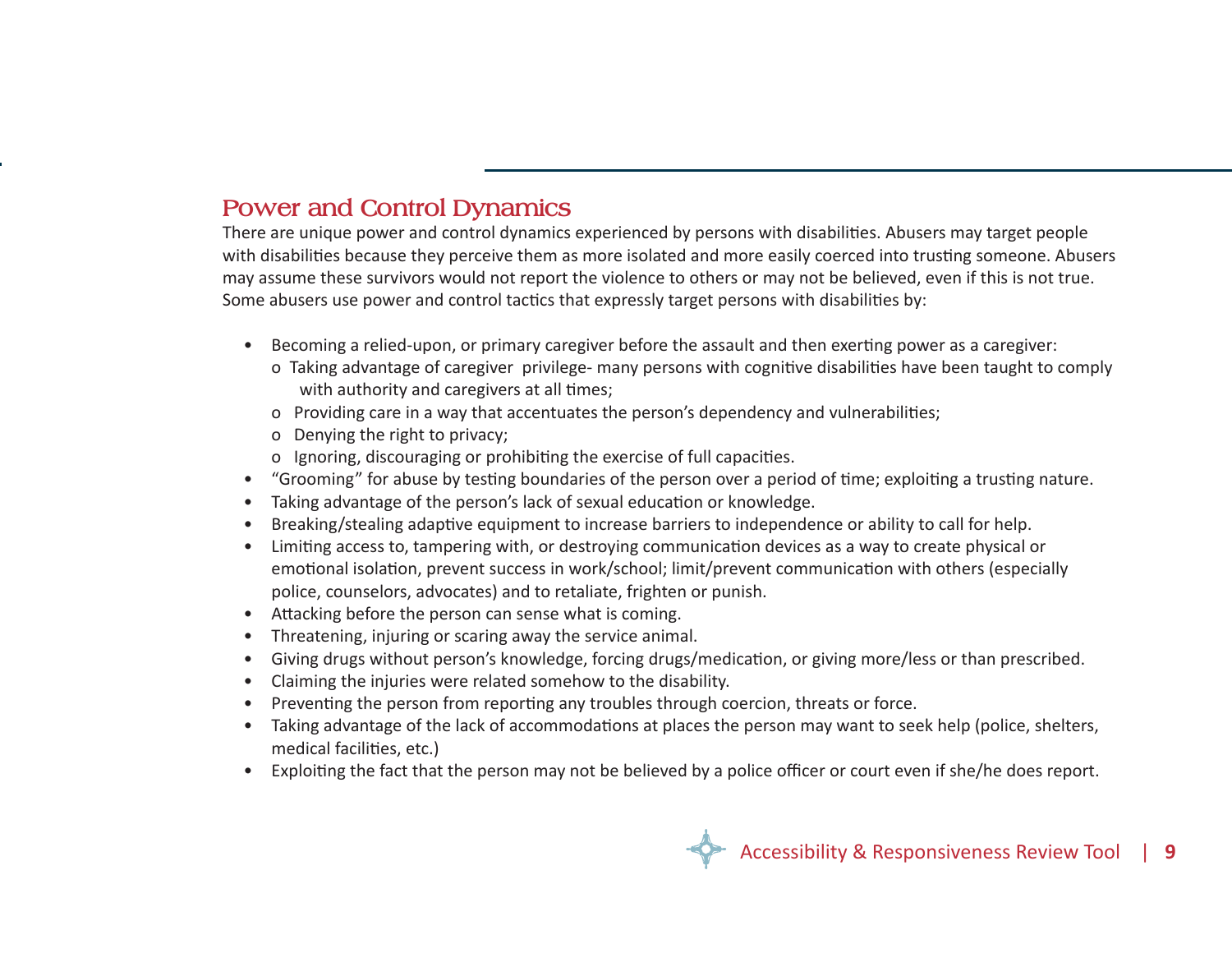### **Safety Risks and Barriers for Victims of Domestic Violence**

Persons experiencing domestic and sexual violence face many challenges and safety risks whether they decide to stay, leave or return to an abusive relationship. Often, choosing to stay keeps survivors and their children safer. It is important to recognize leaving may be a long process in which the person continually considers options, challenges and safety risks. Those unfamiliar with the dynamics of domestic violence often question why someone who is being abused does not leave. **Fear** is one of the most compelling reasons for staying.

### **Reasons for staying may include:**

- Threats that of being killed after leaving:
	- o 3 out of 4 females murdered by their intimate partners had been stalked by the offender at least once in the year prior to the murder (McFarlane, 1999).
	- o A woman's risk of being killed goes up 75% when she leaves the relationship or has left (Campbell et al., 2007).
- Past violence has taught the person that threats often result in violence
- Fear children may be harmed if abuser gets custody or visitation
- Fear of retaliation if help sought
- Fear family and friends will be hurt or killed

Additionally, survivors experience a range of challenges and barriers to seeking help or leaving an abusive relationship:

- Economic dependence --"I can't make it on my own"
- Loss of standard of living, income, housing, and/or personal property
- Loss of support from family and/or friends
- Religious and cultural beliefs
- Survivor's job to "keep the family together"
- Wants the relationship, not the abuse
- Thinks it's her fault and she can fix it
- Lack of resources needed to get out

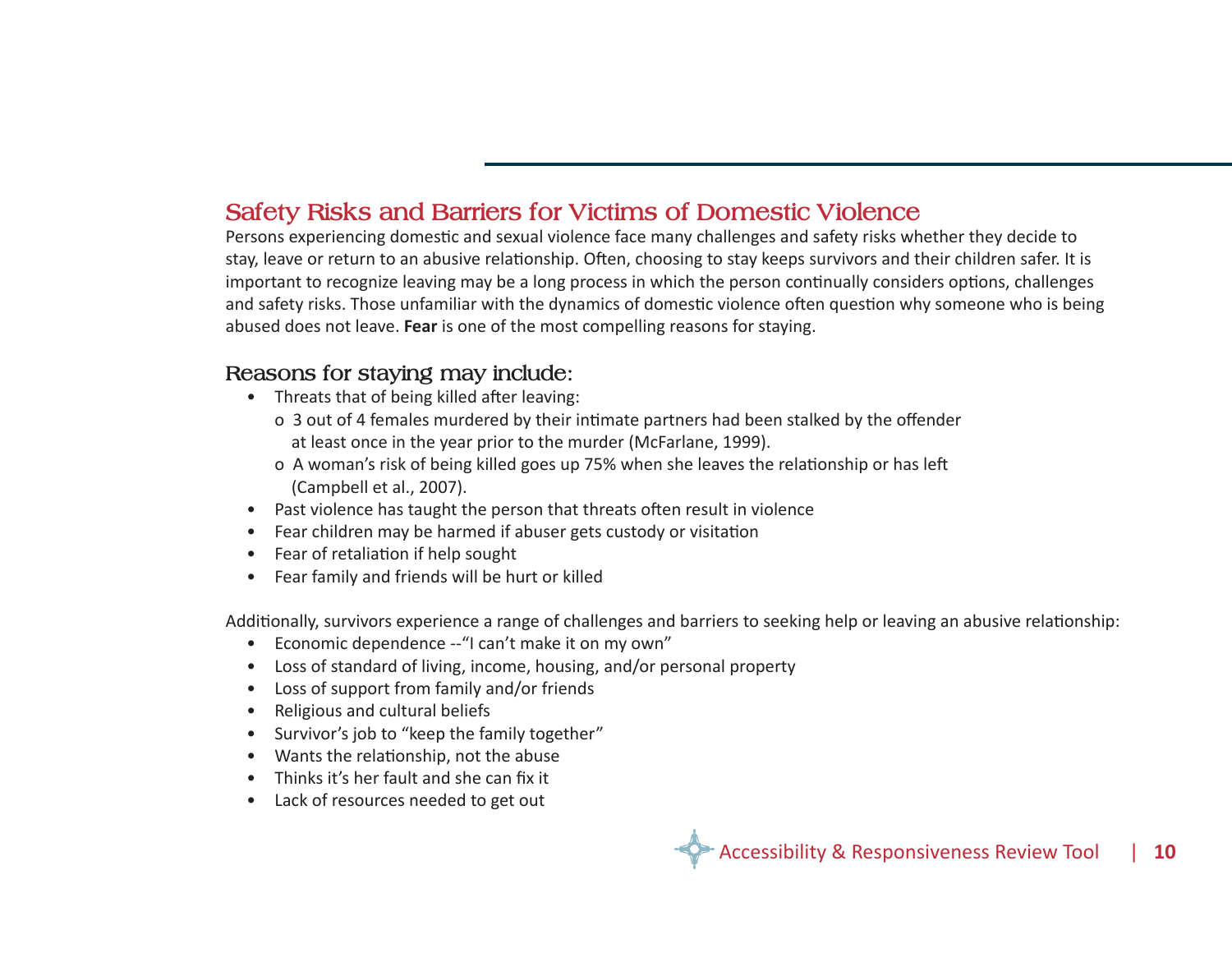### **Safety Risks and Barriers for Victims of Sexual Violence**

- Increased risk of future victimization
- Increased risk of PTSD, depression, suicide ideation, and substance abuse
- Impaired work functioning possible loss of job
- Loss of housing roommate is perpetrator and survivor must find new roommate or move
- Lack of support system- due to cultural beliefs survivors may not disclose violence

It is also important to note that the sexual rights of people with cognitive disabilities have been historically denied and suppressed. Until recently, forced sterilization, segregation of males/females, and policies and procedures that violate basic rights to privacy and sexual expression were commonplace. Now, with the self-advocacy movement, things are changing. People with disabilities have the same rights to information and needs as everyone else when it comes to sexuality. Guilt can be a significant issue for some survivors who have been given limited information about their bodies and sexual contact. Guilt is often amplified by misinformation from parents and others about sexuality, relationships, and/or abuse.

### **Safety Risks and Barriers for Survivors with Disabilities**

- Ineffective, inappropriate response from community and institutions
- Lack of resources or accommodations for disability from service providers and shelters
- Limited access to services and support
- Fear of institutionalization
- Lack of options in the community for leaving
- Language and communication barriers
- Service providers do not believe reports of abuse

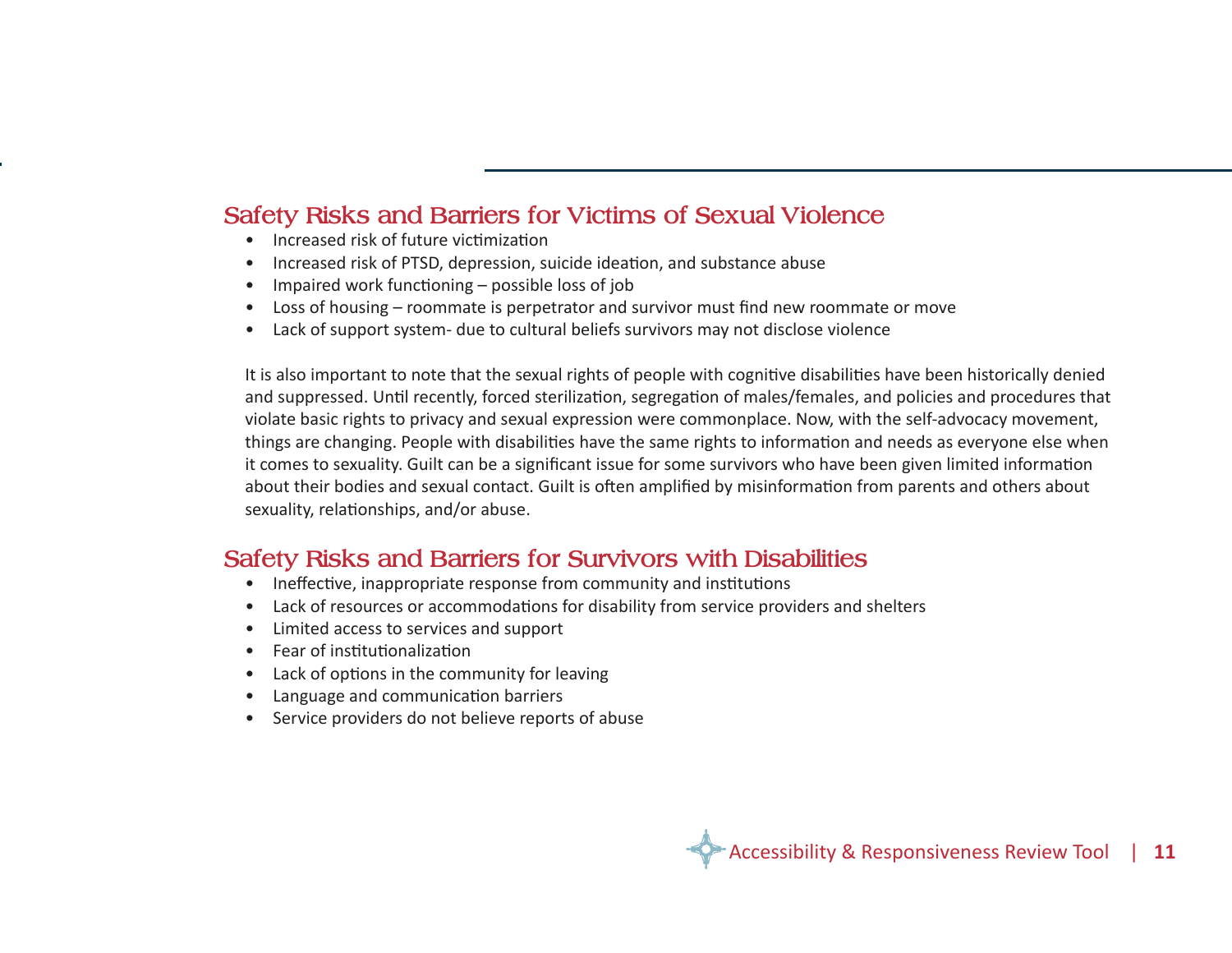## **Introduction**

The Accessibility Responsiveness Tool provides a framework for domestic violence, sexual violence, and disability service organizations to think about the "when, where, what, and how" of providing inclusive, accessible, and responsive services. These services for survivors with disabilities reach far beyond the accommodations required by the ADA (Americans with Disabilities Act, 2000). First, this tool addresses inclusiveness, accessibility, and responsiveness by illustrating how policies and services are intertwined. Second, it addresses an agency's day-to-day practices as well as its collective mindset and culture. Lastly, this tool reinforces collaborative partnerships which are essential to improving services for survivors with disabilities. This tool traces inclusiveness, accessibility, and responsiveness across the five following domains.

- **1. Building Capacity-** The culture of an agency or organization can promote or detract from inclusiveness, accessibility, and responsiveness. This section on Building Capacity focuses on the agency culture of and commitment to community partnerships. Specifically, this section identifies sub-areas of Partnerships, Leadership, Training, Inclusive Commitment, and Ongoing Evaluation as essential to building organizational capacity for serving survivors with disabilities.
- **2. Inclusive Policies-** Inclusive policies support a welcoming environment for the widest range of potential users and circumstances in mind. In serving survivors with disabilities, policies for assuring compliance with the Americans with Disabilities Act, providing individualized accommodations to survivors needing support, and assuring the safety of survivors is essential.
- **3. Inclusive Environment-** An inclusive environment refers to the design of places, things, information, communications, services and policy that focuses on the user, on the widest range of people operating in widest range of situations without special or separate design (www.accessingsafety.org). This section traces principles of universal design as they apply to collaboratively serving survivors with disabilities.
- **4. Inclusive Communication-** In a time of increase technologies, communication takes on multiple forms. This section will address all forms of communication: web-based, print, face-to-face, and phone. Communications used to market the availability of services, to provide services, and to link with community resources should all be considered.
- **5. Inclusive Practices-** Agency services, supports, resources, and assistance should be provided in an accessible, inclusive, and responsive manner for all people (with and without disabilities). This section focuses on the day-to-day services needed by survivors with disabilities. It addresses not only services, but training and information for professionals in order to provide the services, and the organizational systems needed to support accessibility and responsiveness. Cross-cutting themes include staff competency, safety planning, responsiveness, outreach, advocacy, communication, resources, training and information.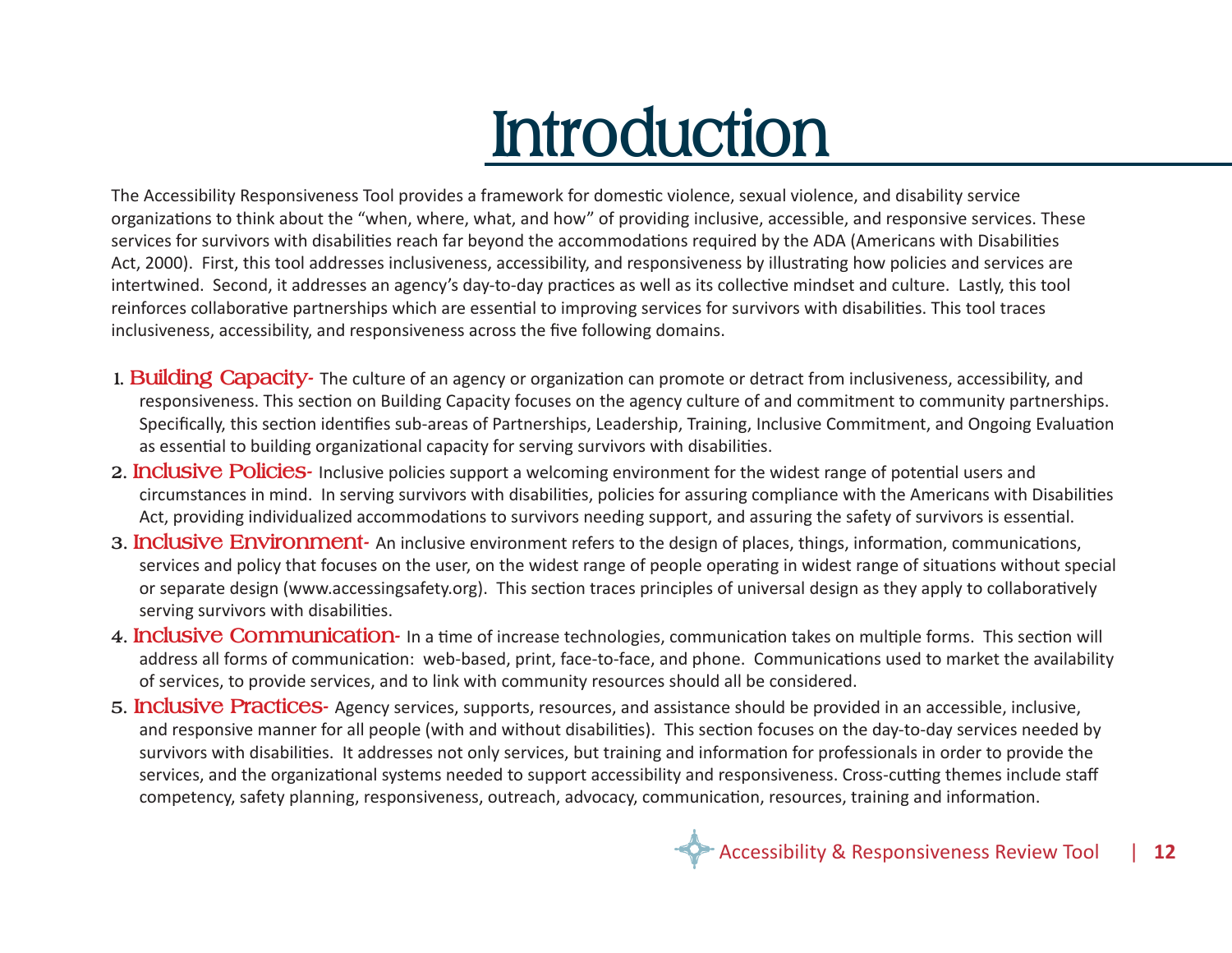### **Getting Ready to Use the Tool**

A good first step to this process is to decide who will be part of the review team, and what their roles will be. This tool is designed to guide reviews both for disability and victim services providers. Ideally, this tool should be completed by a multi-disciplinary team comprised of disability and victims services providers, including people with disabilities. Individuals in leadership positions as well as individuals working directly with survivors and/or people with disabilities should be included. This team should initially meet to scan the items on the tool, discuss if additional or different individuals need to be involved in the review process due to needed expertise, and plan time to conduct the accessibility and responsiveness review using the tool. As you are planning, consider what individuals or agencies will serve as a "resource provider". These people or agencies are the ones you know you can call for advice and support to make changes or implement new policies in the identified areas.

### **How to use the Tool**

Within each domain are a series of **Guiding Questions**, **Suggestions**, and **Practical Ideas** providing examples of "what it looks like." The suggestions and practical ideas are meant to be examples that any agency providing domestic violence, sexual violence or disabilities services could utilize. As a review team, use the guiding questions, suggestions, and ideas to steer your discussion. The **Notes** space is provided for the review team's convenience to record additional questions that may have been prompted by the conversation and thoughts for follow-up. It may be helpful to read through the glossary prior to conducting the review as some discipline-specific terms may be unfamiliar.

This guide is meant to provide a broad sampling of guiding questions, practical ideas and suggestions. Some may be ideas you have not considered before, others may lead you into thinking of additional areas or approaches. It is not a definitive guide to ADA or any other legal requirements. As such, some of the items in the Suggestions and Practical Ideas column are actually legal requirements. Whenever possible we have noted these items with a star and a footnote suggesting that you need to check ADA compliance. There may be other items that are legal requirements that we have not noted, but it is always a good idea to familiar with legalities regarding people with disabilities. A good starting point is www.accessingsafety.org.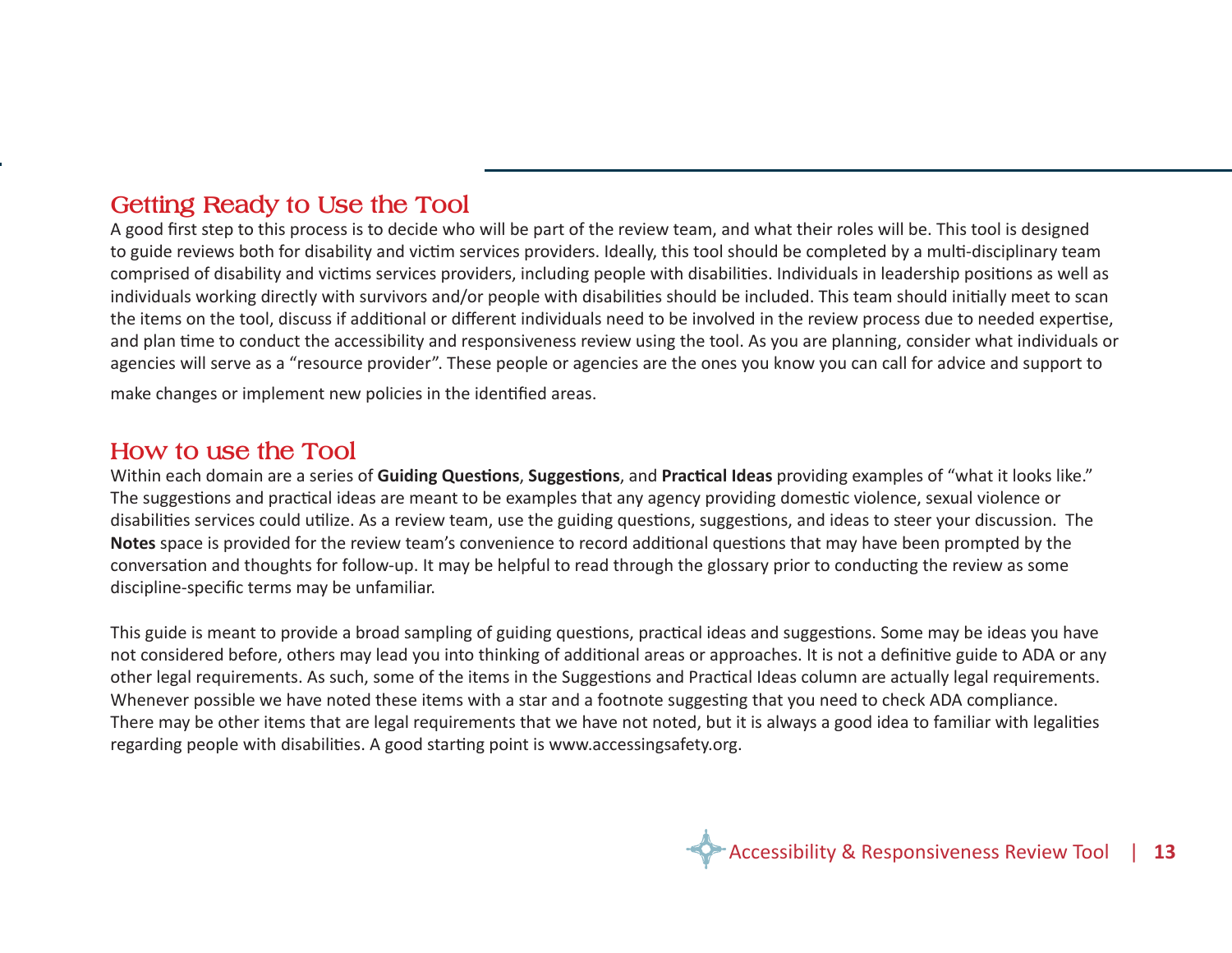### **Scoring**

An optional *Scoring Instrument* is also provided. The team may choose to record their current status of implementation of each review item. Scoring is recorded using status indicators of 1-5. This scale ranks the levels of implementation and collaborative partnership as it applies to improving inclusiveness, accessibility, and responsiveness. In some areas of review, notable progress may have been made, but not everything is completed. The scoring is meant to be flexible and used in conjunction with your reflections and next steps as a tool for thinking through your progress and ideas. For Example: your agency may have built a new wing that is completely ADA compliant and still be working to make the old wing/s in your structure compliant. Score as you see fit. This could be scored as 4 (initial implementation), then include additional discussion as to the thought process and why this score was chosen under the reflections and next steps sections.

**(1) Not at all:** Item has not been considered.

- **(2) Conversation Stage:** Initial conversations have occurred and strategies for addressing the indicator are being considered.
- **(3) Planning Stage:** A plan for addressing the question has been developed and includes identification of key partners and action steps.
- **(4) Initial Implementation:** We have begun work to address this question and have started to more regularly collaborate with community partner as needed. Some policies or procedures have been implemented.
- **(5) In place:** We have policies and procedures in place to address the question. We frequently collaborate with community partners.

Next, teams may also record their **Reflections** and **Next Steps** for each item. **Reflections** may include an explanation of how a score was assigned, names of persons that may need to be contacted in order to fully discuss the item, or other additional thoughts. The **Next Steps** space may be used to identify actions that should take place in order to address the item.

Finally, the *Scoring Instrument* includes an **Action Plan Worksheet**. This worksheet helps you and your organization to summarize the items you scored by identifying priority action steps, establishing a time frame, and clarifying responsibility and roles.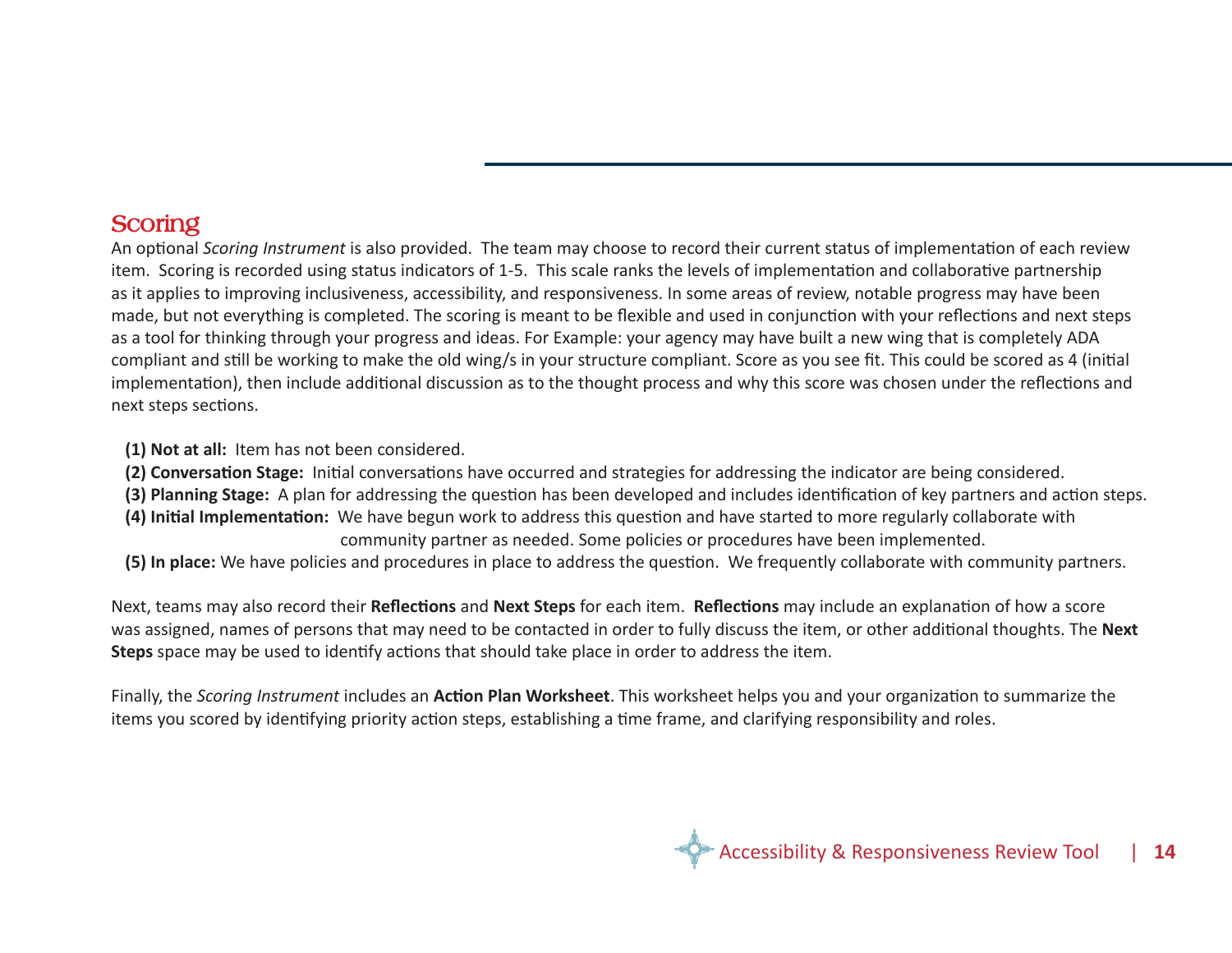## **Building Capacity**

The culture of an agency or organization can promote or detract from inclusiveness, accessibility, and responsiveness. This section or<br>Building Capacity focuses on the agency culture of and commitment to community partners The culture of an agency or organization can promote or detract from inclusiveness, accessibility, and responsiveness. This section on sub-areas of Partnerships, Leadership, Training, Inclusive Commitment, and Ongoing Evaluation as essential to building organizational capacity for serving survivors with disabilities.

| <b>Guiding Questions</b>                                                                                                                                                                                            | <b>Suggestions &amp; Practical Ideas</b>                                                                                                                                                                                                                                                                                                                                                                                                                                                                                                                                | <b>Notes</b> |
|---------------------------------------------------------------------------------------------------------------------------------------------------------------------------------------------------------------------|-------------------------------------------------------------------------------------------------------------------------------------------------------------------------------------------------------------------------------------------------------------------------------------------------------------------------------------------------------------------------------------------------------------------------------------------------------------------------------------------------------------------------------------------------------------------------|--------------|
| <b>Partnerships:</b> To what extent do<br>you have a collaborative working<br>relationship with disability services/<br>domestic violence/sexual violence<br>organizations to serve survivors with<br>disabilities? | Identified service providers in your area and contact<br>$\bullet$<br>those agencies about potential collaborations.<br>Meet and develop a cooperative protocol and proce-<br>dures related to addressing the needs of people with<br>disabilities who have been victims of violence.<br>Exchange information and training opportunities with<br>$\bullet$<br>partner agencies.                                                                                                                                                                                         |              |
| Leadership: To what extent does<br>your agency involve people with dis-<br>abilities and trauma-informed phi-<br>losophy in ways that influence and<br>shape the agency?                                            | Include at least one board member from your agen-<br>cy's board of directors with a disability. Invite diverse<br>groups of individuals, including people with disabili-<br>ties, to participate in strategic planning initiatives.<br>Appoint a diverse group of individuals (including<br>$\bullet$<br>individuals with disabilities) to develop and review<br>agency materials, policies and practices based on<br>universal design language.<br>Utilize the skills of board members/staff/volunteers<br>$\bullet$<br>with disabilities at the same level as others. |              |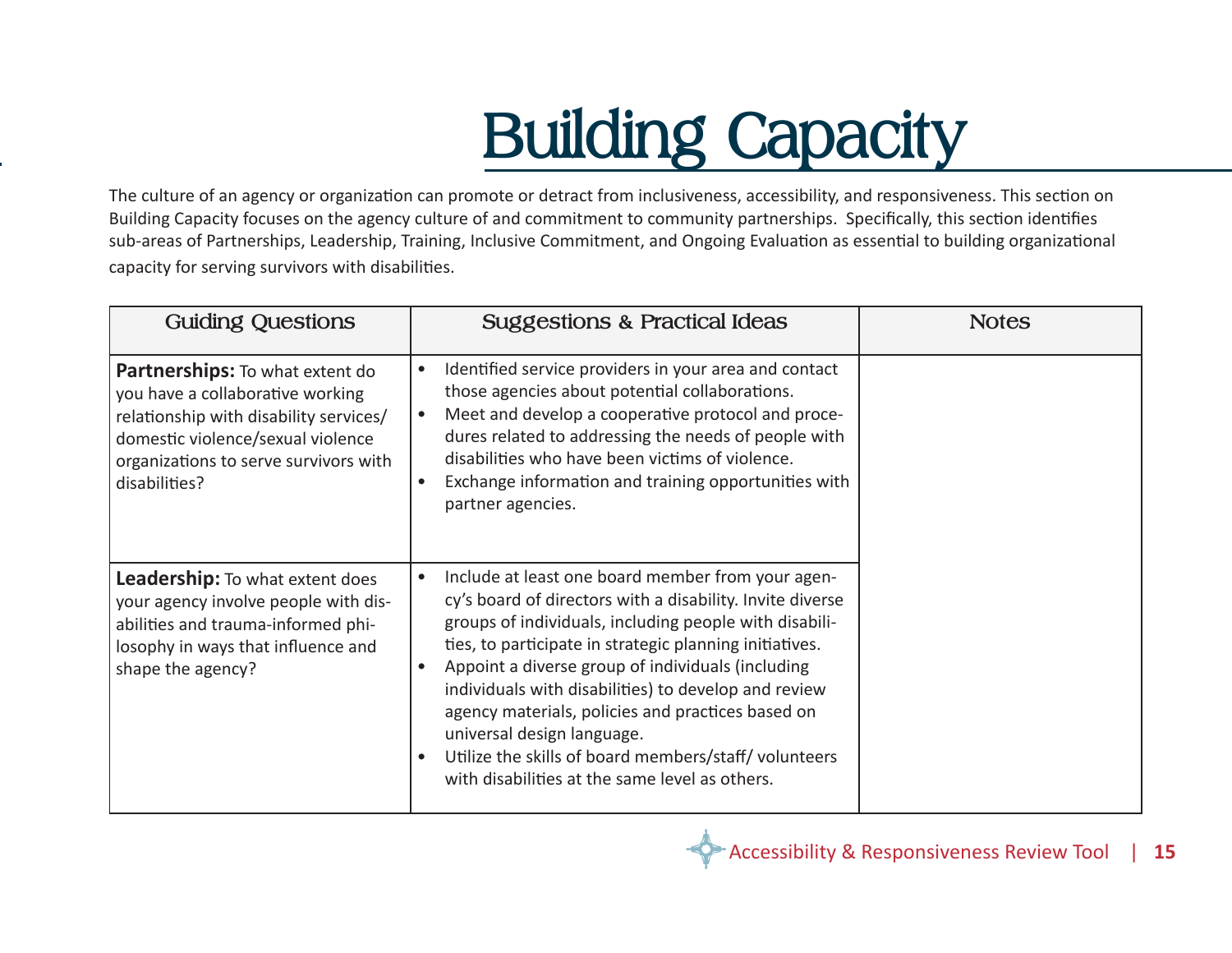| <b>Guiding Questions</b>                                                                                                                                                                                                                | <b>Suggestions &amp; Practical Ideas</b>                                                                                                                                                                                                                                                                                                                                                                                                                                                                                                                                                                                                                                                                                                                                                                                                         | <b>Notes</b> |
|-----------------------------------------------------------------------------------------------------------------------------------------------------------------------------------------------------------------------------------------|--------------------------------------------------------------------------------------------------------------------------------------------------------------------------------------------------------------------------------------------------------------------------------------------------------------------------------------------------------------------------------------------------------------------------------------------------------------------------------------------------------------------------------------------------------------------------------------------------------------------------------------------------------------------------------------------------------------------------------------------------------------------------------------------------------------------------------------------------|--------------|
| <b>Training:</b> To what extent does your<br>agency sustain ongoing disability/<br>domestic violence/sexual violence-<br>related training?                                                                                              | Materials on disability or violence-related issues that<br>$\bullet$<br>are available to staff.<br>Training and education is provided to all new board/<br>$\bullet$<br>staff/volunteers about universal design and serving<br>survivors with disabilities.<br>Continuing education is provided on a regular basis?<br>$\bullet$<br>Designate a lead person to keep current with changes<br>$\bullet$<br>in the field and revise trainings accordingly.                                                                                                                                                                                                                                                                                                                                                                                          |              |
| <b>Inclusive Commitment: To what</b><br>extent does your agency's organi-<br>zational culture reflect behaviors,<br>beliefs, standards, and values consis-<br>tent with universal design, inclusion,<br>& trauma informed perspectives? | Develop and follow a mission, vision, and goals that<br>$\bullet$<br>contain universal design, trauma-informed language.<br>Utilize written documents that contain inclusive, uni-<br>$\bullet$<br>versal design, and trauma-informed language.<br>Actively recruit people with disabilities and individu-<br>$\bullet$<br>als with trauma-informed perspectives to serve in<br>roles at all levels of the agency? (i.e. board, staff,<br>volunteers).<br>Budgets address universal design and trauma-in-<br>formed deficiencies as well as a timetable for ad-<br>dressing needed improvements.<br>Agency leaders regularly communicate and model the<br>agency's commitment to universal design, inclusion,<br>and trauma-informed perspective.<br>Designate a staff to develop expertise on serving<br>$\bullet$<br>people with disabilities. |              |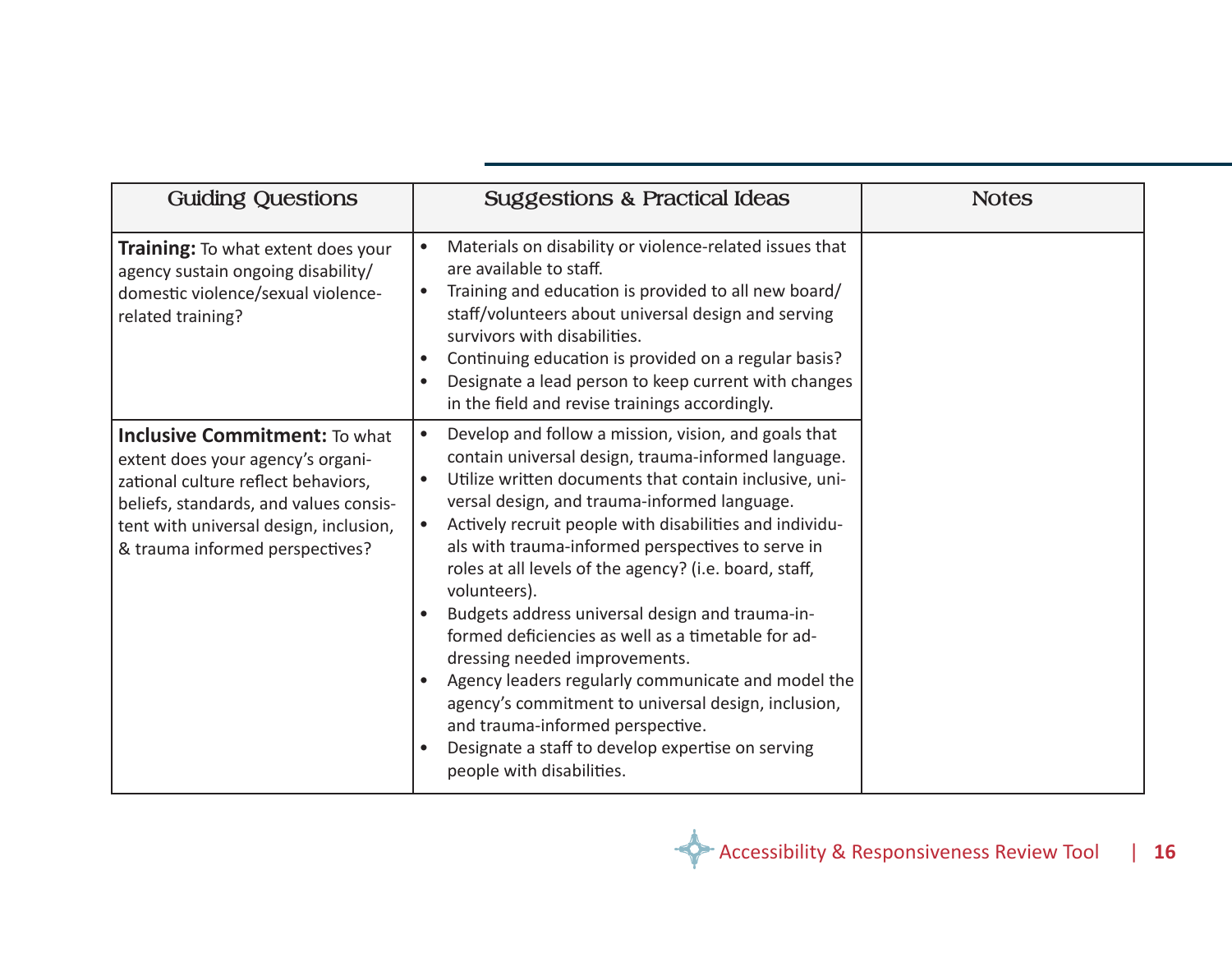| <b>Guiding Questions</b>                                                                                                                                                | <b>Suggestions &amp; Practical Ideas</b>                                                                                                                                                                                                                                                                                                                              | <b>Notes</b> |
|-------------------------------------------------------------------------------------------------------------------------------------------------------------------------|-----------------------------------------------------------------------------------------------------------------------------------------------------------------------------------------------------------------------------------------------------------------------------------------------------------------------------------------------------------------------|--------------|
| <b>Ongoing Evaluation: To what</b><br>extent does your agency monitor<br>progress with regards to serving<br>people with disabilities who have<br>experienced violence? | Evaluate services related to universal design, program<br>reliability, quality assurance and program effectiveness.<br>Use evaluative feedback to improve its capacity to<br>serve a diverse community.<br>Develop and revisit a plan for removing remaining<br>barriers that prevent people with disabilities from fully<br>accessing and benefitting from services. |              |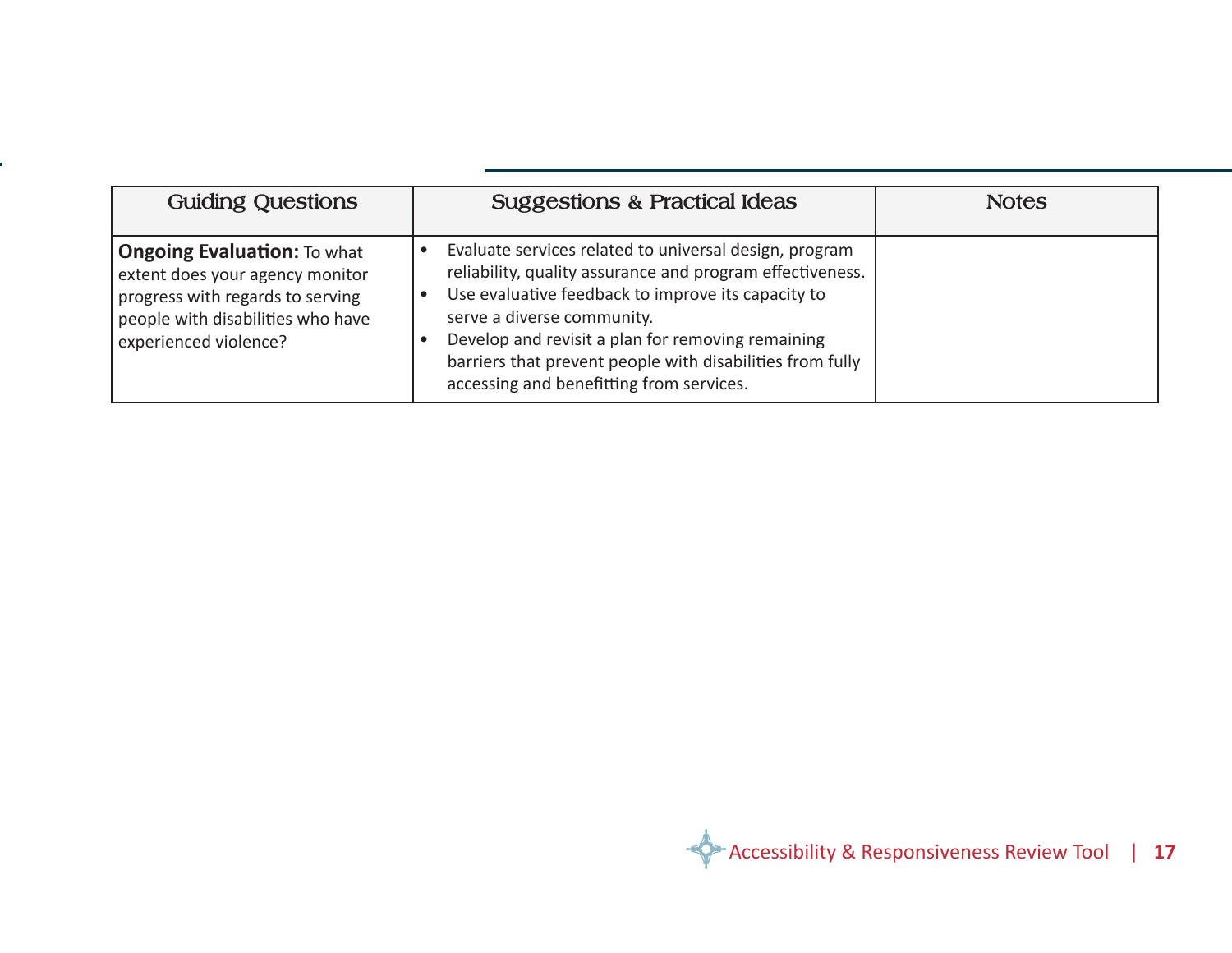## **Inclusive Policies**

Inclusive policies support a welcoming environment for the widest range of potential users and circumstances in mind. In serving survivors with disabilities, policies for assuring compliance with the Americans with Disabilities Act, providing individualized accommodations to survivors needing support, and assuring the safety of survivors is essential.

| <b>Guiding Questions</b>                                                                                                                                                           | <b>Suggestions &amp; Practical Ideas</b>                                                                                                                                                                                                                                                                                                             | <b>Notes</b> |
|------------------------------------------------------------------------------------------------------------------------------------------------------------------------------------|------------------------------------------------------------------------------------------------------------------------------------------------------------------------------------------------------------------------------------------------------------------------------------------------------------------------------------------------------|--------------|
| <b>Accommodations: Has your</b><br>agency established a policy on ac-<br>commodating people with disabilities<br>especially when universal designs fail<br>to address their needs? | Assess the degree to which your facility is designed<br>$\bullet$<br>for universal access.<br>Develop and follow a protocol for identifying the<br>need for accommodations.<br>Develop and follow an accommodation plan for ad-<br>dressing needs.                                                                                                   |              |
| <b>Accommodations:</b> Are your<br>agency policies/accommodation plan<br>flexible enough to accommodate a<br>person with a disability's individual-<br>ized needs?                 | Agency policies should allow for addressing needs<br>related to individualized needs such as medication as-<br>sistance, attendant care, long-term counseling, assis-<br>tive communication, or on-site/off-site medical care.<br>Ensure policies encourage service coordination to<br>$\bullet$<br>provide a seamless experience for service users. |              |
| <b>Policies:</b> Does your agency have a<br>policy on the types of support direct<br>service staff and volunteers can pro-<br>vide?                                                | Policy states the support expectations or limits of<br>$\bullet$<br>direct service staff and volunteers.<br>Your policy should address specific activities that can<br>or cannot be provided by staff and also volunteers,<br>such as crisis intervention, counseling, feeding, dress-<br>ing, or toileting.                                         |              |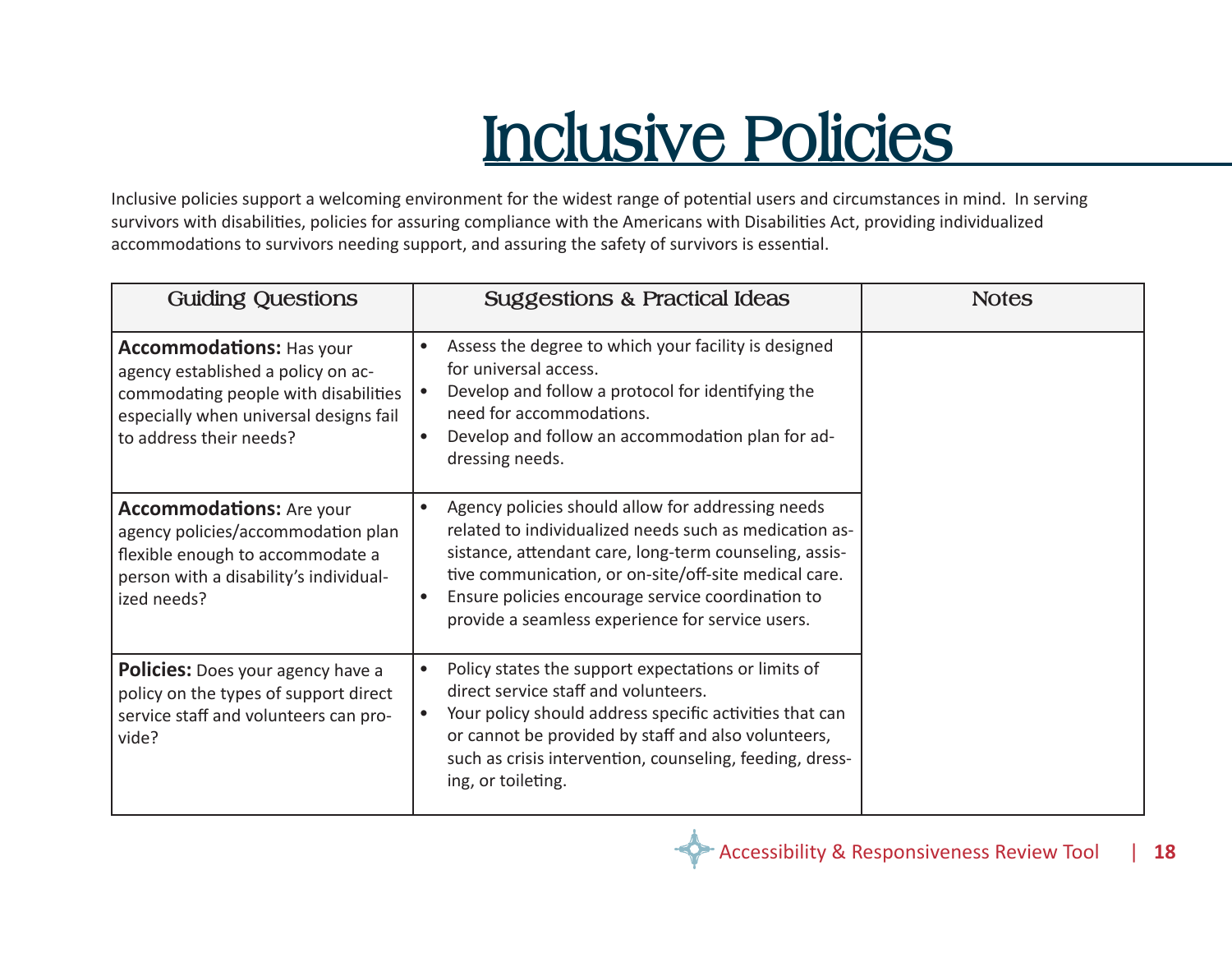| <b>Guiding Questions</b>                                                                                                                                                                                                                 | <b>Suggestions &amp; Practical Ideas</b>                                                                                                                                                                                                                                                                                                                                                                                                                                                                     | <b>Notes</b> |
|------------------------------------------------------------------------------------------------------------------------------------------------------------------------------------------------------------------------------------------|--------------------------------------------------------------------------------------------------------------------------------------------------------------------------------------------------------------------------------------------------------------------------------------------------------------------------------------------------------------------------------------------------------------------------------------------------------------------------------------------------------------|--------------|
| <b>Communication:</b> Does your agency<br>have a complaint process for people<br>with disabilities who believe they<br>have been denied access to services<br>because of their disability or related<br>to disclosure of violence/abuse? | Identify a complaint process for people with disabilities.<br>$\bullet$<br>Provide a written grievance policy.<br>$\bullet$<br>Post policy where people receiving services and em-<br>$\bullet$<br>ployees have easy access to it.<br>Informed client of the policy in a way that accommo-<br>$\bullet$<br>dates special communicative needs.<br>Make policy available to the public.<br>$\bullet$                                                                                                           |              |
| <b>Safety:</b> Does your agency's emer-<br>gency plan include procedures to<br>evacuate individuals with disabilities<br>and to alert individuals who may be<br>hearing impaired or deaf?                                                | Your agency should have an emergency plan with pro-<br>$\bullet$<br>cedures that address issues such as alert, response and<br>evacuation of individuals with disabilities.<br>In your evacuation plan, include necessary equipment<br>$\bullet$<br>for alerting people with disabilities, such as flashing<br>lights, emergency cards, sirens/auditory alarms?<br>Obtain and install emergency alert equipment.*<br>$\bullet$<br>Train your staff on implementing the plan in the event<br>of an emergency. |              |

\*Please check ADA compliance for this item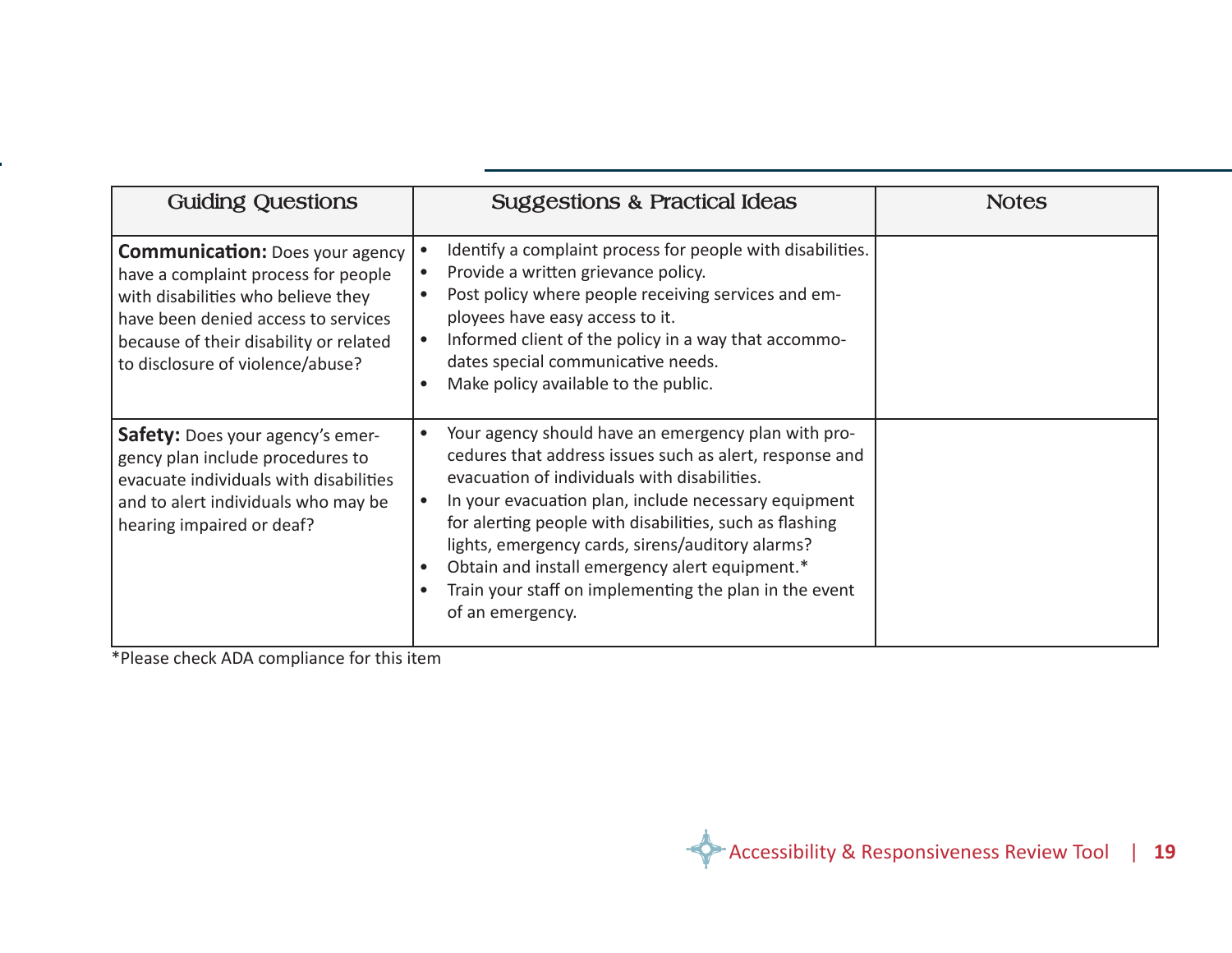## **Inclusive Environment**

An inclusive environment refers to the design of places, things, information, communications, services and policy that focuses on the user, on the widest range of people operating in widest range of situations without special or separate design (www.accessingsafety. org). This section traces the principles of universal design as they apply to collaboratively serving survivors with disabilities.

| <b>Guiding Questions</b>                                                                                                                                                                 | <b>Suggestions &amp; Practical Ideas</b>                                                                                                                                                                                                                                                         | <b>Notes</b> |
|------------------------------------------------------------------------------------------------------------------------------------------------------------------------------------------|--------------------------------------------------------------------------------------------------------------------------------------------------------------------------------------------------------------------------------------------------------------------------------------------------|--------------|
| Equitable Use: Are your agency en-<br>vironments (physical, communication,<br>policy) designed such that it does not<br>disadvantage or stigmatize any group<br>of users?                | The agency's environment has been evaluated from a<br>variety of cultural, age-related, and disability-related<br>perspectives.<br>Evaluation of agency's environment includes staff, cli-<br>ent, and community-based evaluation.                                                               |              |
| <b>Flexibility in Use:</b> Are you able to<br>accommodate a wide range of indi-<br>vidual preferences and abilities?                                                                     | Quiet space is available for individuals when needed.<br>$\bullet$<br>Schedules are flexible to accommodate differing<br>$\bullet$<br>personal speeds (i.e. getting to and from rooms and<br>preference to move slowly or quickly) and prefer-<br>ences (i.e. choice of activities or routines). |              |
| Simple, Intuitive Use: are your<br>agency environments easy to under-<br>stand, regardless of the user's experi-<br>ence, knowledge, language skills, or<br>current concentration level. | Interior and exterior pathways are marked for easy<br>and independent navigation.*<br>Agency protocols are worded in a simple and direct<br>manner such to ease understanding.                                                                                                                   |              |
| <b>Tolerance for error:</b> Are your<br>agency environments such that they<br>minimize hazards and potential ac-<br>cidents?                                                             | As needed, precautions are in place to assist people<br>with medications.<br>A protocol is in place for addressing needs for per-<br>sonal care assistance.                                                                                                                                      |              |

\*Please check ADA compliance for this item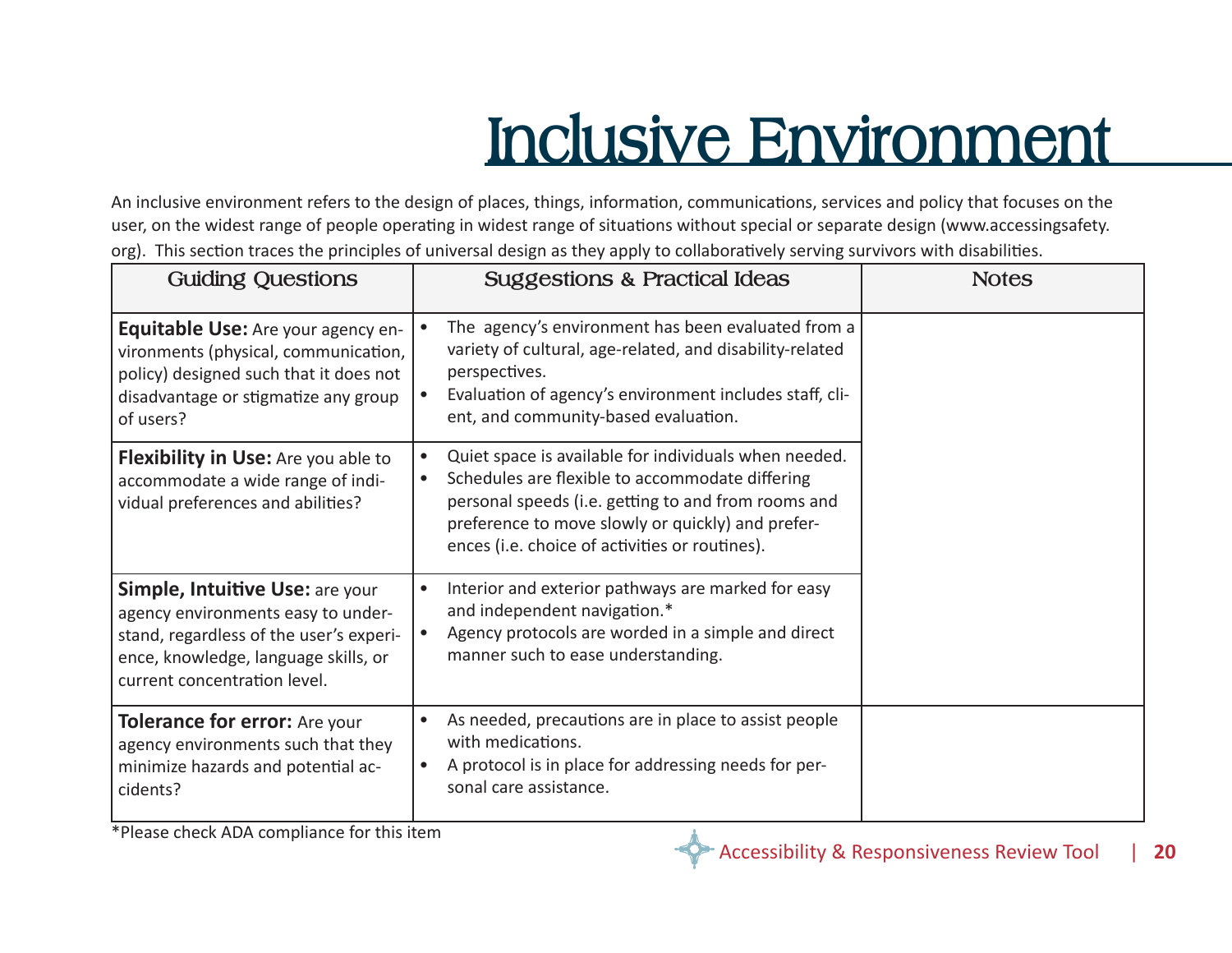| <b>Guiding Questions</b>                                                                                                                                                                                                         | <b>Suggestions &amp; Practical Ideas</b>                                                                                                                                                                                                                                                                                                                                       | <b>Notes</b> |
|----------------------------------------------------------------------------------------------------------------------------------------------------------------------------------------------------------------------------------|--------------------------------------------------------------------------------------------------------------------------------------------------------------------------------------------------------------------------------------------------------------------------------------------------------------------------------------------------------------------------------|--------------|
| Perceptible Information: Are<br>your agency environments such that<br>are able to communicate necessary<br>information effectively to the user,<br>regardless of ambient conditions or<br>the user's sensory abilities?          | High-contrast, well lit, large-print directional signs<br>$\bullet$<br>indicate accessible routes.*<br>Brochures/information displayed about safety aware-<br>$\bullet$<br>ness specifically for people with disabilities.<br>Materials are available in multiple formats to accom-<br>$\bullet$<br>modate persons with varying reading abilities and<br>communication styles. |              |
| Low physical effort: Is your agency<br>designed in such a way that it can be<br>used efficiently and comfortably, and<br>with a minimum of fatigue?                                                                              | Therapy and activities include needed accommoda-<br>$\bullet$<br>tions to ease participation of people with disabilities.                                                                                                                                                                                                                                                      |              |
| Size and Space for Approach &<br>Use: Is your agency design such that<br>appropriate size and space is provid-<br>ed for approach, reach, manipulation,<br>and use, regardless of the user's body<br>size, posture, or mobility? | Appliances and other equipment are accessible to in-<br>$\bullet$<br>dividuals with disabilities (e.g., front-mounted, easy-<br>to-operate controls; equipment uses high-contrast,<br>large print labels).*<br>The height of desks and lighting fixtures are adjust-<br>able for use by individuals with disabilities.                                                         |              |
| <b>ADA Policy:</b> Has your organization<br>developed a physical accommoda-<br>tions policy in accordance with the<br>ADA?                                                                                                       | You have assessed your agency's compliance with the<br>$\bullet$<br>ADA.*                                                                                                                                                                                                                                                                                                      |              |

\*Please check ADA compliance for this item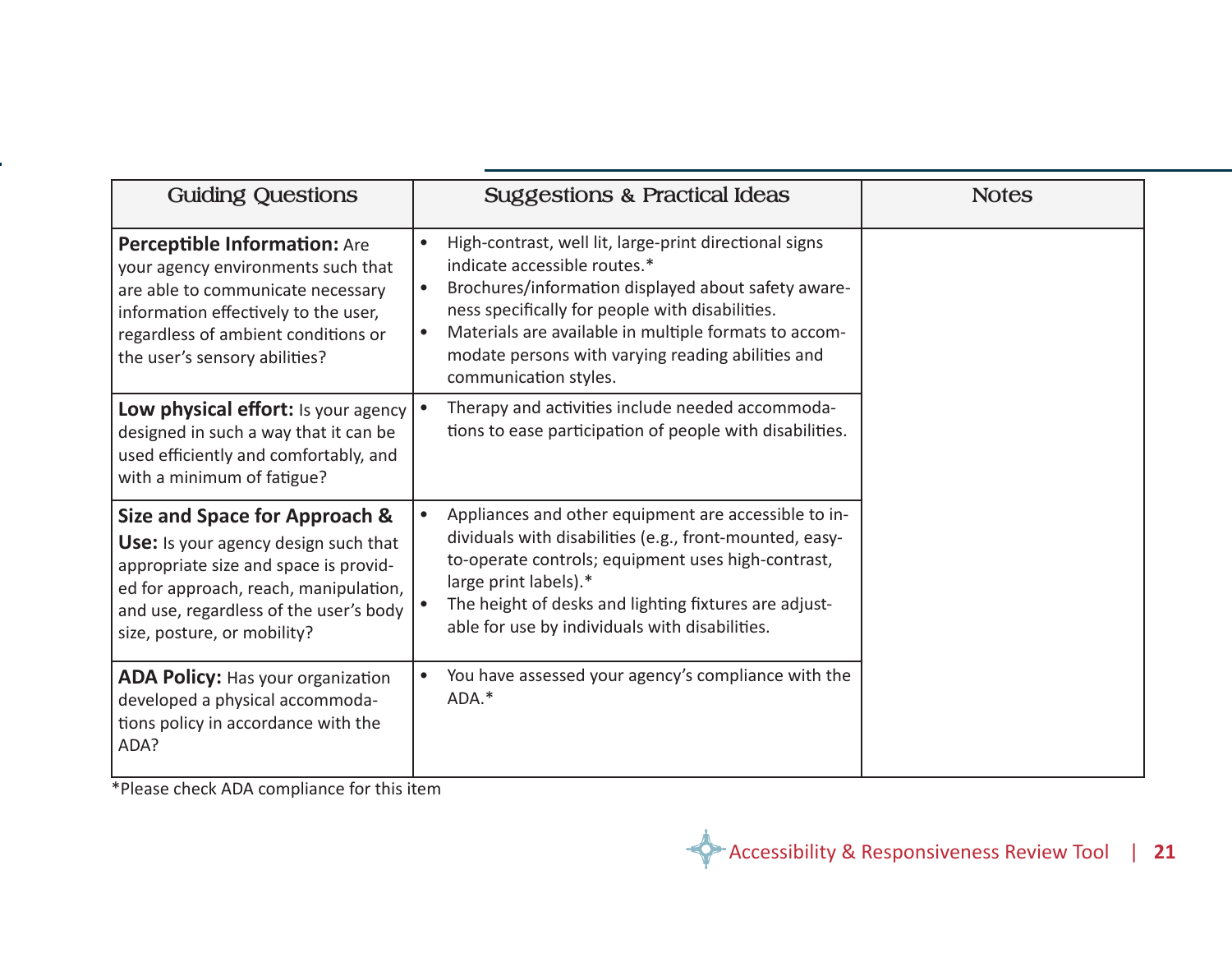## **Inclusive Communication**

In a time of increased technologies, communication takes on multiple forms. This section addresses all forms of communication: web-based, print, face-to-face, and phone. Communications used to market the availability of services, to provide services, and to link with community resources should all be considered.

| <b>Guiding Questions</b>                                                                                                                    | <b>Suggestions &amp; Practical Ideas</b>                                                                                                                                                                                                                                                                                                                                                                                                                                                                                                                                                                                                                                                                                                                                                                                                                                                                                                                                                                                       | <b>Notes</b> |
|---------------------------------------------------------------------------------------------------------------------------------------------|--------------------------------------------------------------------------------------------------------------------------------------------------------------------------------------------------------------------------------------------------------------------------------------------------------------------------------------------------------------------------------------------------------------------------------------------------------------------------------------------------------------------------------------------------------------------------------------------------------------------------------------------------------------------------------------------------------------------------------------------------------------------------------------------------------------------------------------------------------------------------------------------------------------------------------------------------------------------------------------------------------------------------------|--------------|
| <b>Communication:</b> Are agency infor-<br>mational and educational materials<br>accessible to all individuals regardless<br>of disability? | You have assessed the readability of documents (e.g.,<br>simple sentence structures, unnecessary words elimi-<br>nated, abbreviations and technical terms avoided)<br>Documents are provided in a variety of alternative<br>$\bullet$<br>formats (e.g., Braille, large print, online that can be<br>ready be a screen reader, video communication, cap-<br>tioned, other languages).<br>Color documents are written using a 12 to 14 point<br>$\bullet$<br>font that has wide spacing between letters, words,<br>and lines (e.g., Times or Arial).<br>Documents exhibit sufficient contrast and blank space<br>$\bullet$<br>to be readable.<br>All documents images should have text labels.<br>$\bullet$<br>All unnecessary visual distractions have been re-<br>$\bullet$<br>moved from written materials.<br>All informational and educational materials<br>$\bullet$<br>Agency documents easily handled by individuals with<br>$\bullet$<br>limited motor coordination and within easy reach<br>from a variety of heights. |              |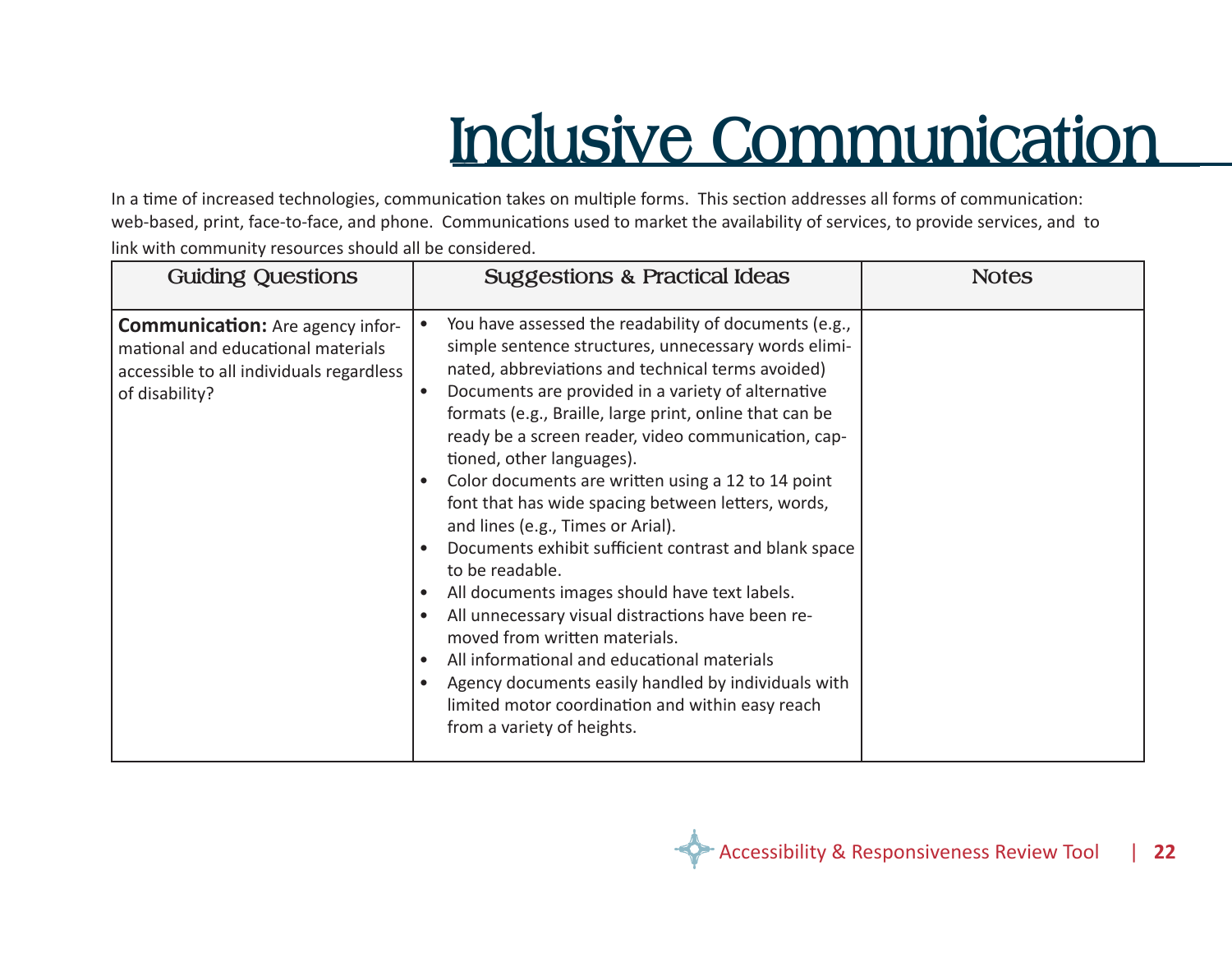| <b>Guiding Questions</b>                                                                                                                                     | <b>Suggestions &amp; Practical Ideas</b>                                                                                                                                                                                                                                                                                                                                                                                                                                                                                                                                                                                                                                                                                                                                                                                                                                                                                     | <b>Notes</b> |
|--------------------------------------------------------------------------------------------------------------------------------------------------------------|------------------------------------------------------------------------------------------------------------------------------------------------------------------------------------------------------------------------------------------------------------------------------------------------------------------------------------------------------------------------------------------------------------------------------------------------------------------------------------------------------------------------------------------------------------------------------------------------------------------------------------------------------------------------------------------------------------------------------------------------------------------------------------------------------------------------------------------------------------------------------------------------------------------------------|--------------|
| <b>Communication:</b> Do you clearly<br>communicate that your agency wel-<br>comes and can assist people with dis-<br>abilities who are victims of violence? | Provide captions for all audio & video-based materials.<br>$\bullet$<br>Pictures in your publications and website include<br>$\bullet$<br>people with diverse characteristics including individuals<br>with disabilities.                                                                                                                                                                                                                                                                                                                                                                                                                                                                                                                                                                                                                                                                                                    |              |
| <b>Communication: Can staff commu-</b><br>nicate with all service users regardless<br>of their disability?                                                   | At least one staff person is trained in American Sign<br>$\bullet$<br>Language.<br>All staff have been trained and are able to communi-<br>$\bullet$<br>cate effectively with people who use alternative means<br>of communication such as communication boards,<br>interpreter, reading lips, etc.).<br>You are able to provide appropriate auxiliary aids to<br>$\bullet$<br>ensure that communications with individuals with hear-<br>ing, vision, or speech impairments are as effective as<br>communication with others.<br>Telecommunication devices for the deaf (TDD) are avail-<br>$\bullet$<br>able and staff members and volunteers familiar with<br>the availability and use of a TTY/TDD, the Telecommuni-<br>cations Relay Service, and alternate document formats.<br>Agency and staff members communicate high expecta-<br>$\bullet$<br>tions for individuals with disabilities to be self-deter-<br>mining. |              |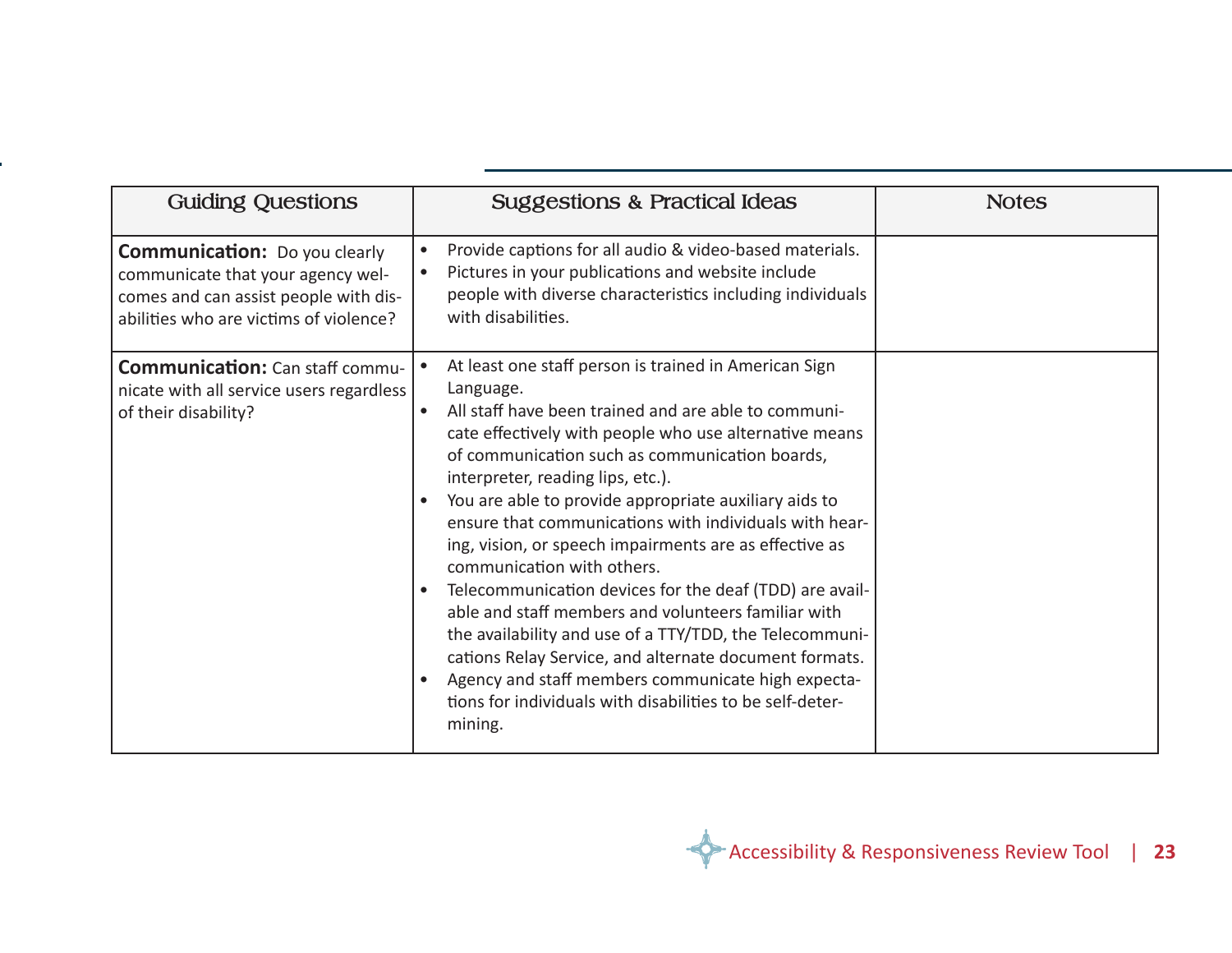| <b>Guiding Questions</b>                                                                                                            | <b>Suggestions &amp; Practical Ideas</b>                                                                                                                                                                                                                                                                                                                                | <b>Notes</b> |
|-------------------------------------------------------------------------------------------------------------------------------------|-------------------------------------------------------------------------------------------------------------------------------------------------------------------------------------------------------------------------------------------------------------------------------------------------------------------------------------------------------------------------|--------------|
| <b>Communication:</b> Do all agency<br>electronic resources (e.g., web pages)<br>adhere to current web accessibility<br>guidelines? | Your agency has reviewed web accessibility guidelines.<br>Your agency has evaluated your web pages based on<br>web accessibility guidelines change from year to year.<br>Your agency has made the necessary changes.<br>Your agency has created a committee or other mecha-<br>nism to evaluate your agency's web pages and review<br>web accessible guidelines yearly. |              |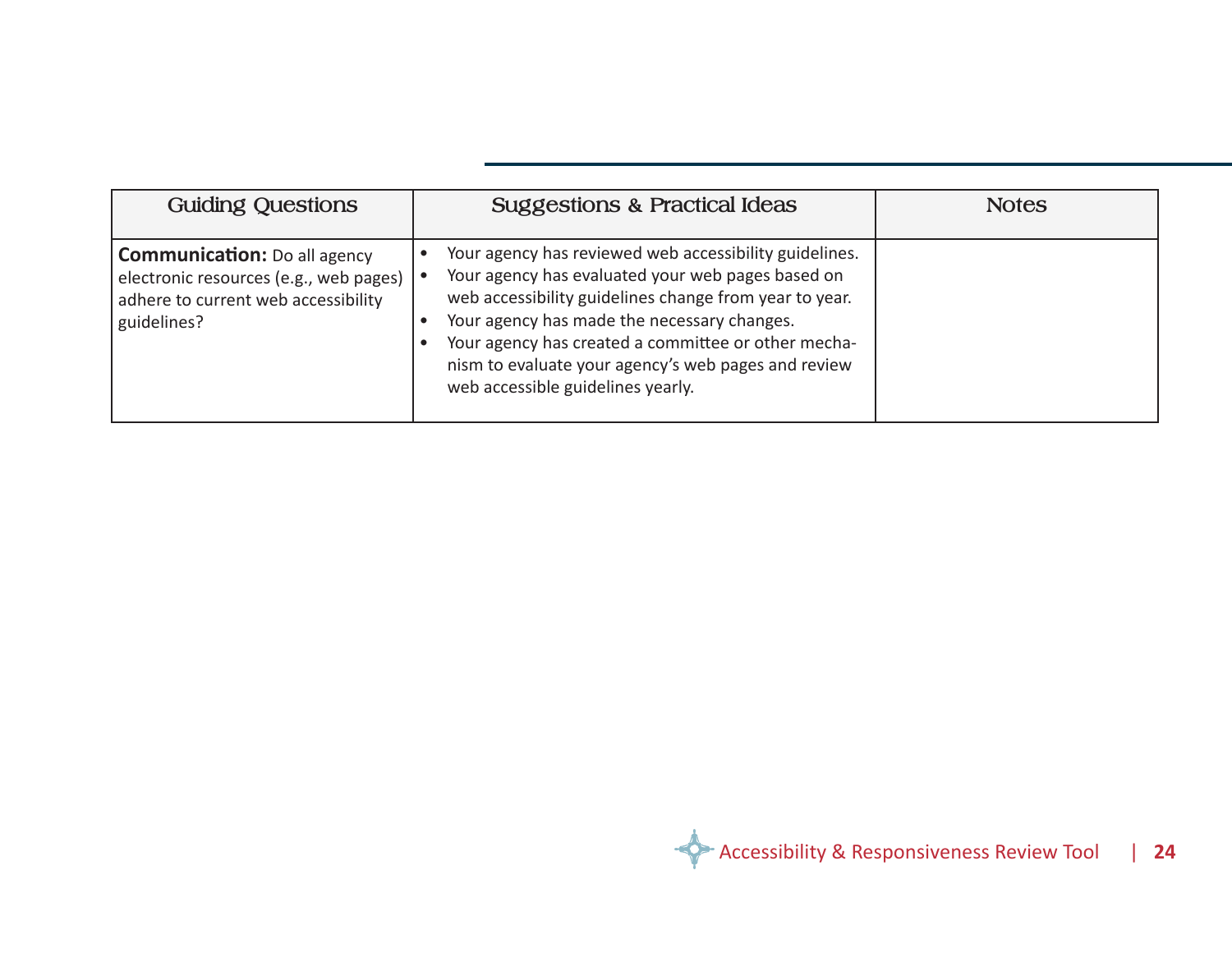## **Inclusive Practices**

as<br>liti The services, supports, resources, and assistance provided by the agency should be provided in an accessible and responsive manner for all people (with and without disabilities). This section on Inclusive Practices focuses on the day-to-day services needed by and provided to survivors with disabilities. Inclusive Practices addresses the full range of services needed by people with disabilities, the training and information needed by professionals in order to provide the services, and the organizational systems needed to support accessibility and responsiveness. Cross-cutting themes include staff competency, safety planning, responsiveness, outreach, advocacy, communication, resources, and training and information.

| <b>Guiding Questions</b>                                                                                                                                                                  | <b>Suggestions &amp; Practical Ideas</b>                                                                                                                                                                                                                                                                                                                                                                                                                                                                                   | <b>Notes</b> |
|-------------------------------------------------------------------------------------------------------------------------------------------------------------------------------------------|----------------------------------------------------------------------------------------------------------------------------------------------------------------------------------------------------------------------------------------------------------------------------------------------------------------------------------------------------------------------------------------------------------------------------------------------------------------------------------------------------------------------------|--------------|
| <b>Competency:</b> To what extent does<br>agency staff have the knowledge and<br>expertise to serve survivors with dis-<br>abilities?                                                     | Provide access to information for staff regarding such<br>concepts as inclusion, self-determination, universal<br>design, disability-related stereotypes, discrimination,<br>oppression, local/regional disability service agencies<br>& their function, procedures for requesting disability-<br>related accommodations, disability-related etiquette,<br>independent living philosophy, ADA compliance rules<br>and laws, disability-related culture, best practice<br>methods of working with people with disabilities. |              |
| <b>Resources:</b> Does your agency have<br>an employee designated to have<br>expertise on serving people with dis-<br>abilities who have experienced (or<br>may be at risk for) violence? | Designate a staff member whose job description in-<br>cludes keeping contact with partner agencies serving<br>people with disabilities, keeping current on commu-<br>nity resources, and is knowledgeable about accom-<br>modating people with disabilities.                                                                                                                                                                                                                                                               |              |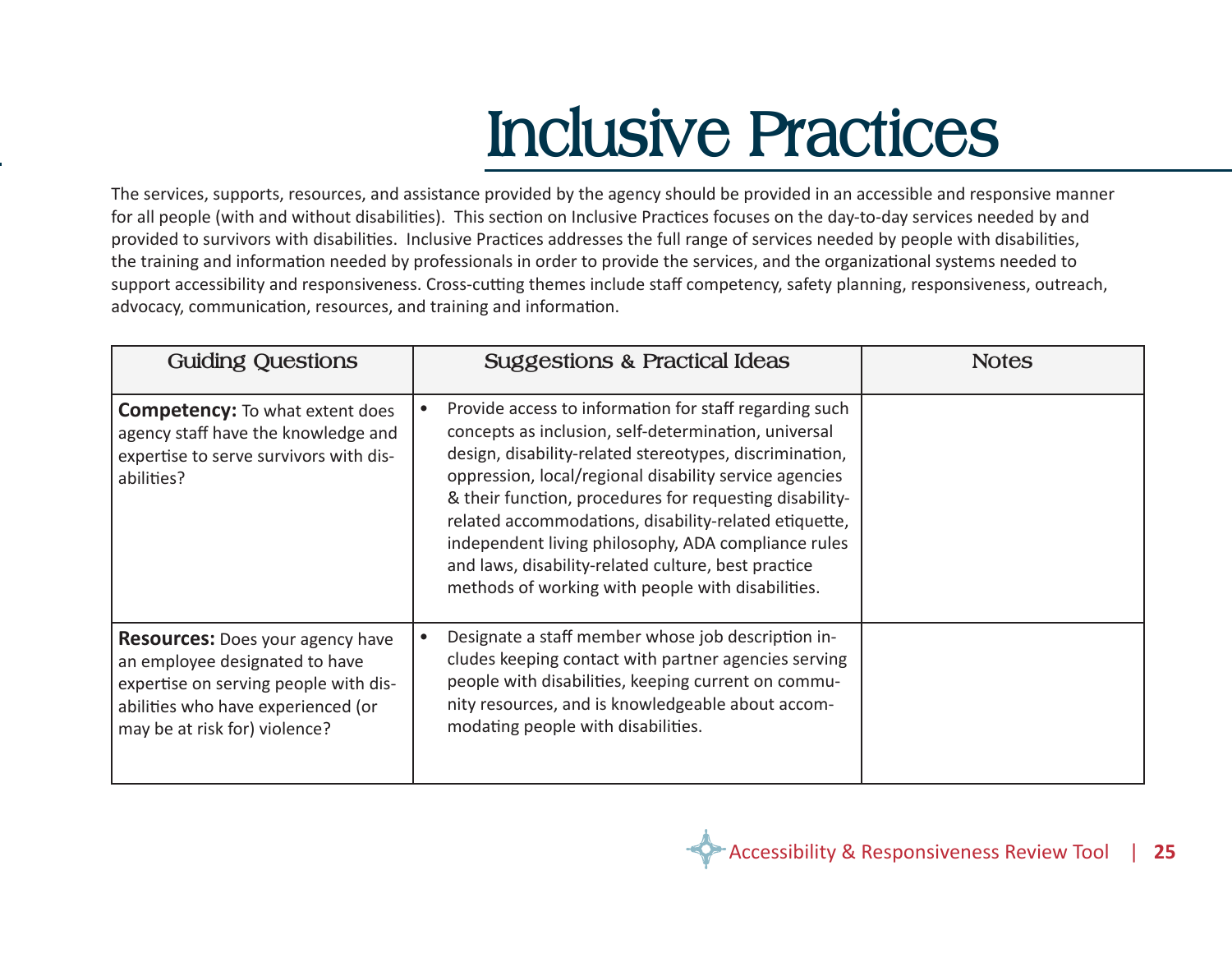| <b>Guiding Questions</b>                                                                                                                                                                          | <b>Suggestions &amp; Practical Ideas</b>                                                                                                                                                                                                                                                                                                                                                                                                  | <b>Notes</b> |
|---------------------------------------------------------------------------------------------------------------------------------------------------------------------------------------------------|-------------------------------------------------------------------------------------------------------------------------------------------------------------------------------------------------------------------------------------------------------------------------------------------------------------------------------------------------------------------------------------------------------------------------------------------|--------------|
| <b>Training &amp; Information: Does all</b><br>agency staff have immediate access<br>to information and support needed in<br>order to address the unique needs of<br>survivors with disabilities? | As a follow-up to training, provide written materials<br>$\bullet$<br>that can easily be referenced in day-to-day work.<br>Ensure staff members know who key contact persons<br>are for asking questions & getting more information.<br>Embed information that addresses survivors with dis-<br>$\bullet$<br>abilities across all provided trainings.                                                                                     |              |
| <b>Training &amp; Information: Are</b><br>clinicians trained in best practices in<br>providing therapy to survivors with<br>disabilities.                                                         | Provide training and support regarding best therapy<br>$\bullet$<br>practices.<br>Partner with community disability services/domestic<br>$\bullet$<br>violence/sexual violence organizations to provide<br>training.                                                                                                                                                                                                                      |              |
| <b>Communication: Are staff mem-</b><br>bers comfortable and skilled interact-<br>ing with individuals who use different<br>methods of communication.                                             | Make available a list of on-call sign language inter-<br>preters, emergency back-up caregivers, and agencies<br>to provide emergency equipment. Ensure staff are<br>aware of this list.                                                                                                                                                                                                                                                   |              |
| Safety Planning: To what extent do<br>staff support and assist with the de-<br>velopment of safety plans for people<br>with disabilities?                                                         | In safety-planning with people receiving services,<br>provide additional strategies people with disabilities<br>can do to increase safety.<br>Check in with the person if he/she would or would<br>$\bullet$<br>not like to invite others to participate in problem-<br>solving (transportation, care attendant, other re-<br>sources, etc.).<br>Consult with domestic or sexual violence advocates<br>to gain safety planning expertise. |              |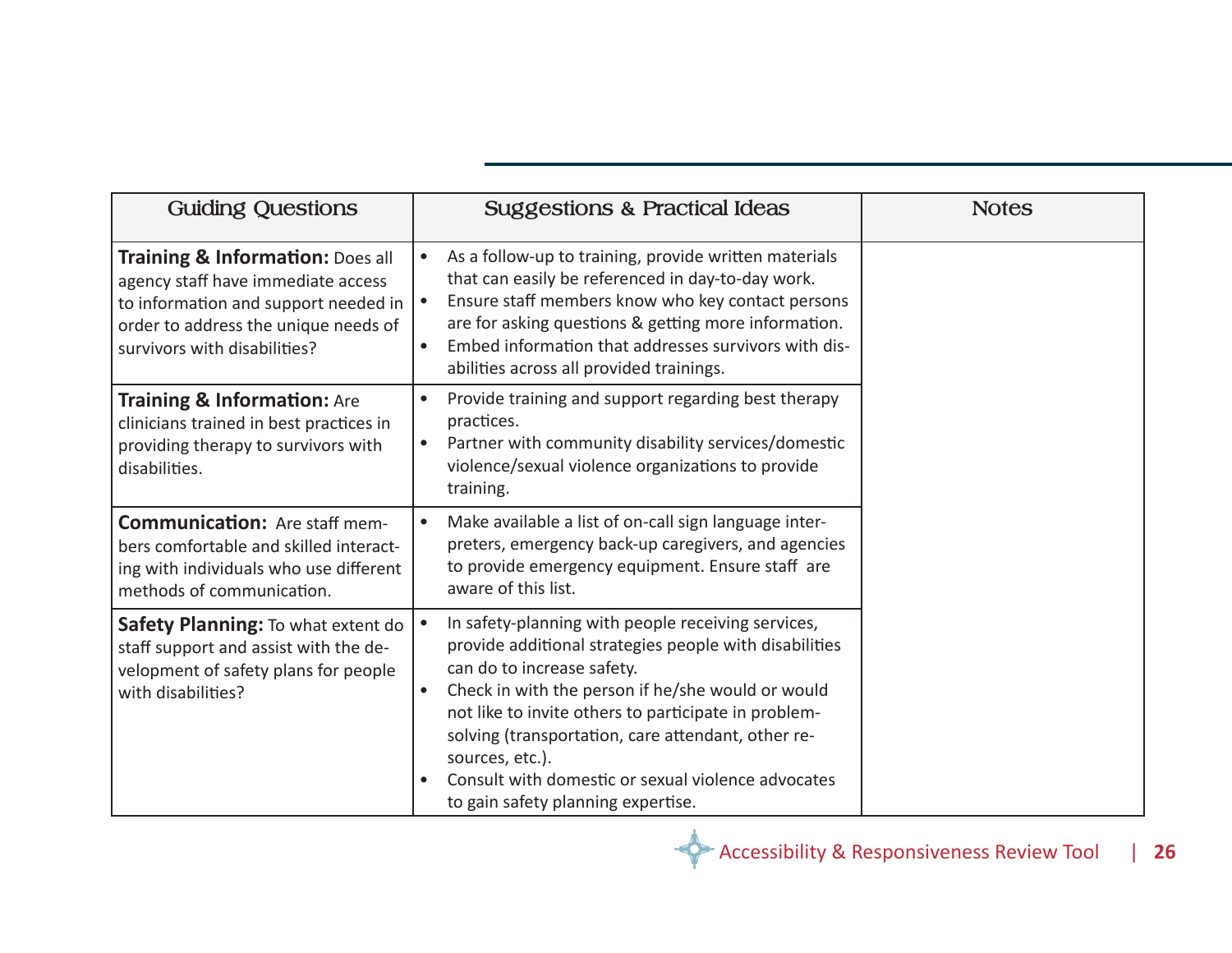| <b>Guiding Questions</b>                                                                                                                                      | <b>Suggestions &amp; Practical Ideas</b>                                                                                                                                                                                                                                                                                                                                                                                                                                                                                                                                                                                                                     | <b>Notes</b> |
|---------------------------------------------------------------------------------------------------------------------------------------------------------------|--------------------------------------------------------------------------------------------------------------------------------------------------------------------------------------------------------------------------------------------------------------------------------------------------------------------------------------------------------------------------------------------------------------------------------------------------------------------------------------------------------------------------------------------------------------------------------------------------------------------------------------------------------------|--------------|
| <b>Responsiveness:</b> To what extent is<br>staff able to respond to the immedi-<br>ate needs of a person with disabilities<br>that has experienced violence? | Develop a plan around need for support medication<br>$\bullet$<br>management (when to take, dosage, etc.).<br>Review policies of requiring medication in order to<br>$\bullet$<br>participate.<br>Check-in with the person to ask about needs for assis-<br>tance with medications.<br>Utilize a variety of therapy modalities available to all.<br>Plan for problem-solving with people with disabilities<br>who may need individualized or unique forms of sup-<br>port such as personal care attendants, accessible trans-<br>portation, interpreter, etc.<br>Routinely ask people receiving services about support<br>or accommodations he/she may need. |              |
| <b>Outreach:</b> To what extent does your<br>agency outreach activities model ac-<br>cessibility and responsiveness?                                          | Provide information to people with disabilities about<br>$\bullet$<br>the availability of support services from disability ser-<br>vices/domestic violence/sexual violence organizations.<br>Review outreach therapy services for accessibility.<br>Ensure all agency-sponsored events are accessible.<br>Be able to accommodate a broad range of participants<br>with disabilities.                                                                                                                                                                                                                                                                         |              |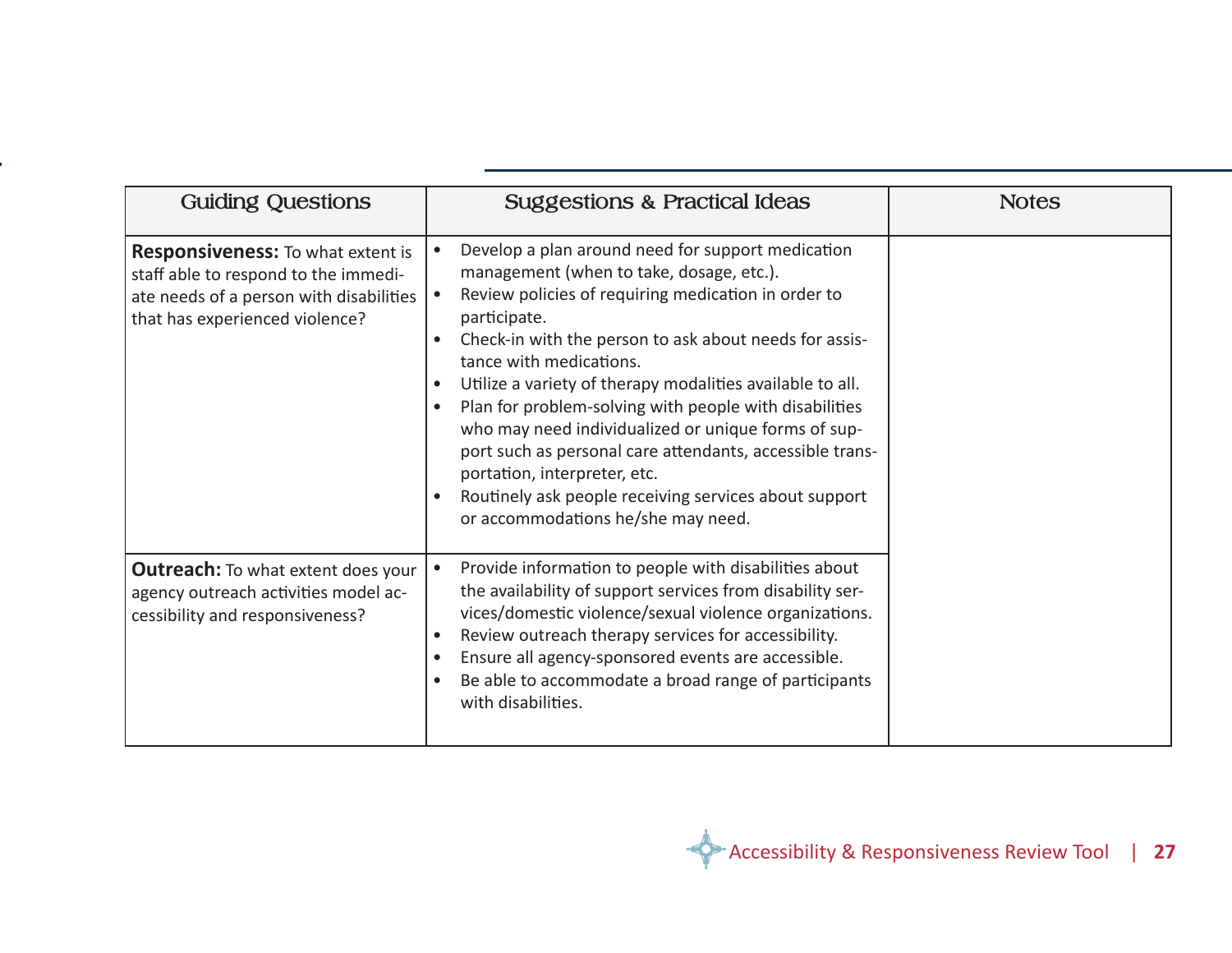| <b>Guiding Questions</b>                                                                                                                                   | <b>Suggestions &amp; Practical Ideas</b>                                                                                                                                                                                                                                                                                                                                                          | <b>Notes</b> |
|------------------------------------------------------------------------------------------------------------------------------------------------------------|---------------------------------------------------------------------------------------------------------------------------------------------------------------------------------------------------------------------------------------------------------------------------------------------------------------------------------------------------------------------------------------------------|--------------|
| <b>Advocacy:</b> To what extent does your<br>agency empower survivors with dis-<br>abilities to advocate for their prefer-<br>ences in designing services? | Make sure advocates are familiar with partnering agen-<br>cies/organizations/systems ability to be accessible and<br>responsive, and thus prepared to minimize the effects<br>of inaccessibility.<br>Support self-advocacy by encouraging and inviting<br>people with disabilities to voice their opinions and have<br>control over services received (by whom, with whom,<br>where, when, etc.). |              |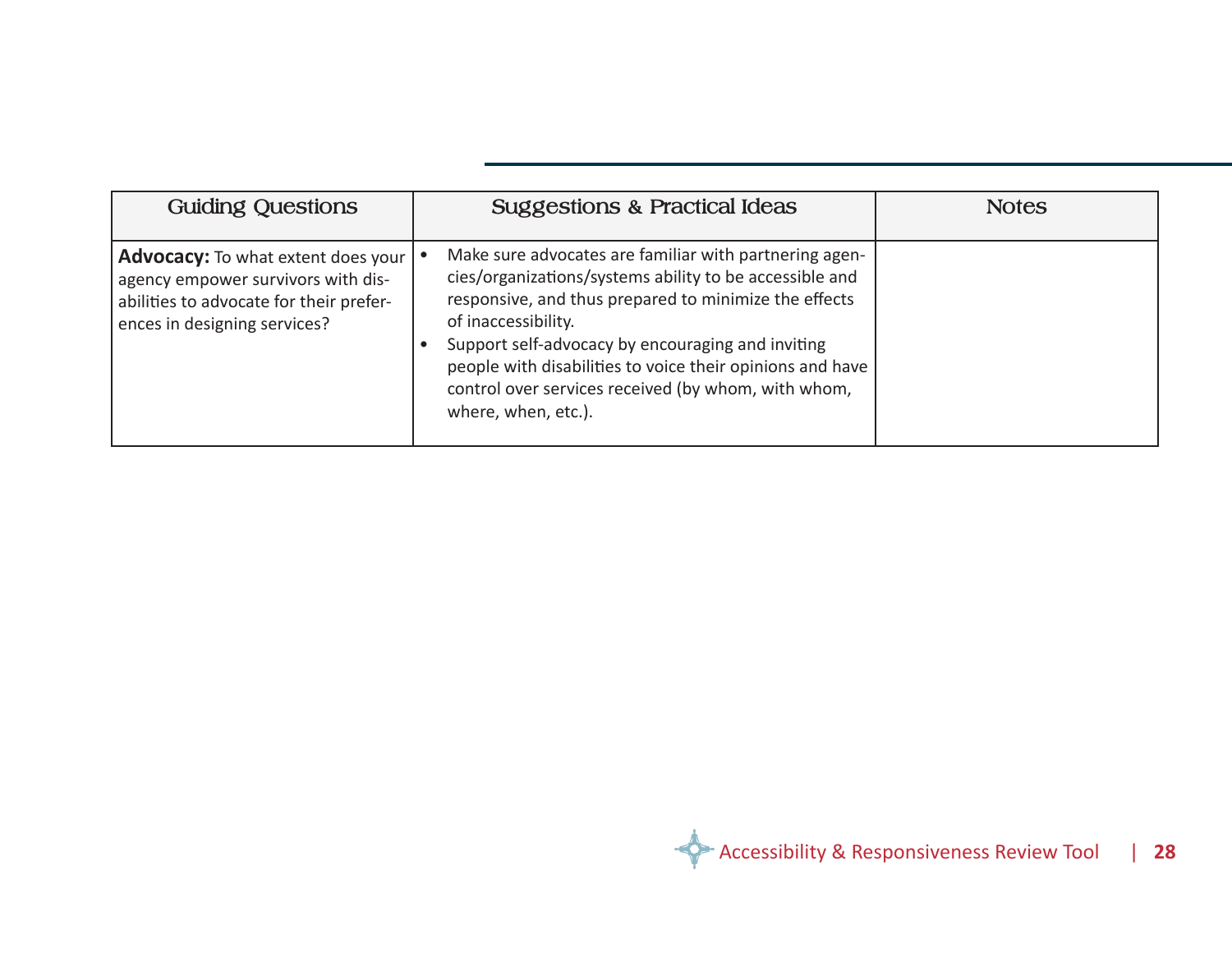## **Resources: National**

#### **ADA**

 Information and Technical Assistance on Americans with Disabilities Act- http://www.ada.gov/

### **Communicating with and about People with Disabilities**

U.S. Department of Labor-Office of Disability Employment Policy-http://www.dol.gov/odep/pubs/fact/comucate.htm

### **People First Language**

People First Language-Kathy Snow- http://www.disabilityisnatural.com/peoplefirstlanguage.htm

#### **Power and Control Wheels for Survivors with Disabilities and Deaf Survivors**

Compiled by National Center on Domestic and Sexual Violence- www.ncdsv.org/publications\_wheel.html

### **Trauma Informed Services**

Criteria for Building a Trauma Informed Mental Health Service System Montana Coalition against Domestic and Sexual Violence- http://www.mcadsv.com

SAMHSA's National Center for Trauma Informed Care- http://mentalhealth.samhsa.gov/nctic/

Creating Sanctuary: A Trauma Informed System of Care- Andrus Children's Center- http://www.andruschildren.org

#### **Universal Design/Inclusive Environments** Institute for Human Centered Design- http://www.adaptenv.org

### **Violence against Women with Disabilities**

**Office on Violence against Women Accessing Safety Initiative** http://www.accessingsafety.org/

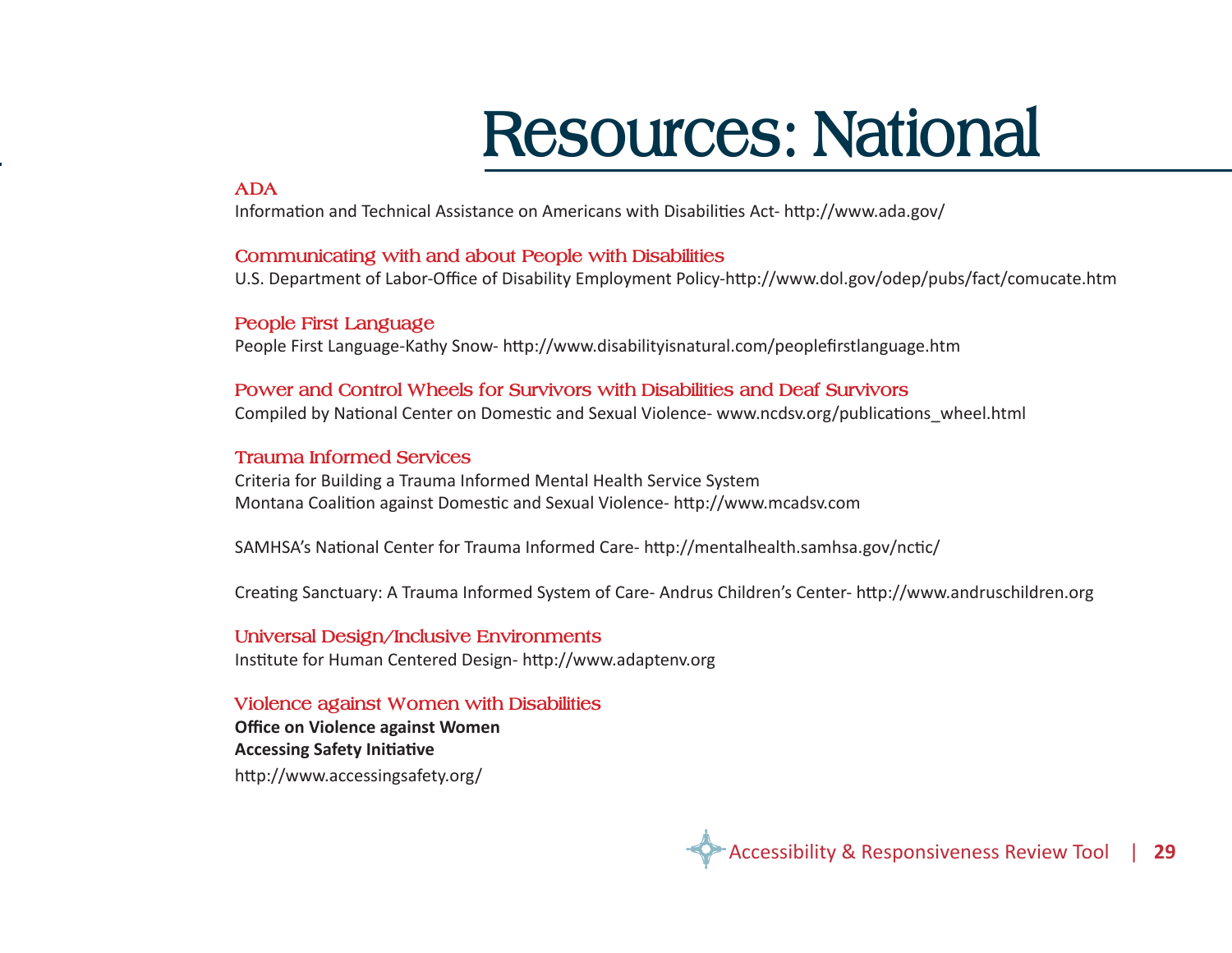### **Resources: Local**

#### **Developmental Disability Support Services:**

**Developmental Disability Services of Jackson County--EITAS** http://www.eitas.org Phone: 816.363.2000

#### **Disability Information:**

**Institute for Human Development—UMKC** http://www.ihd.umkc.edu/ Phone: 816.235.1770 TTY: 800.452.1185

#### **Domestic Violence:**

**Rose Brooks Center** http://www.rosebrooks.org 24-hr Crisis Line: 816.861.6100

#### **Sexual Violence:**

**Metropolitan Organization to Counter Sexual Assault (MOCSA)** http://www.mocsa.org 24-hr Crisis Line: 816.531.0233

**Vision Rehabilitation Services: Alphapointe Association for the Blind** http://www.alphapointe.org Phone: 816.421.5848

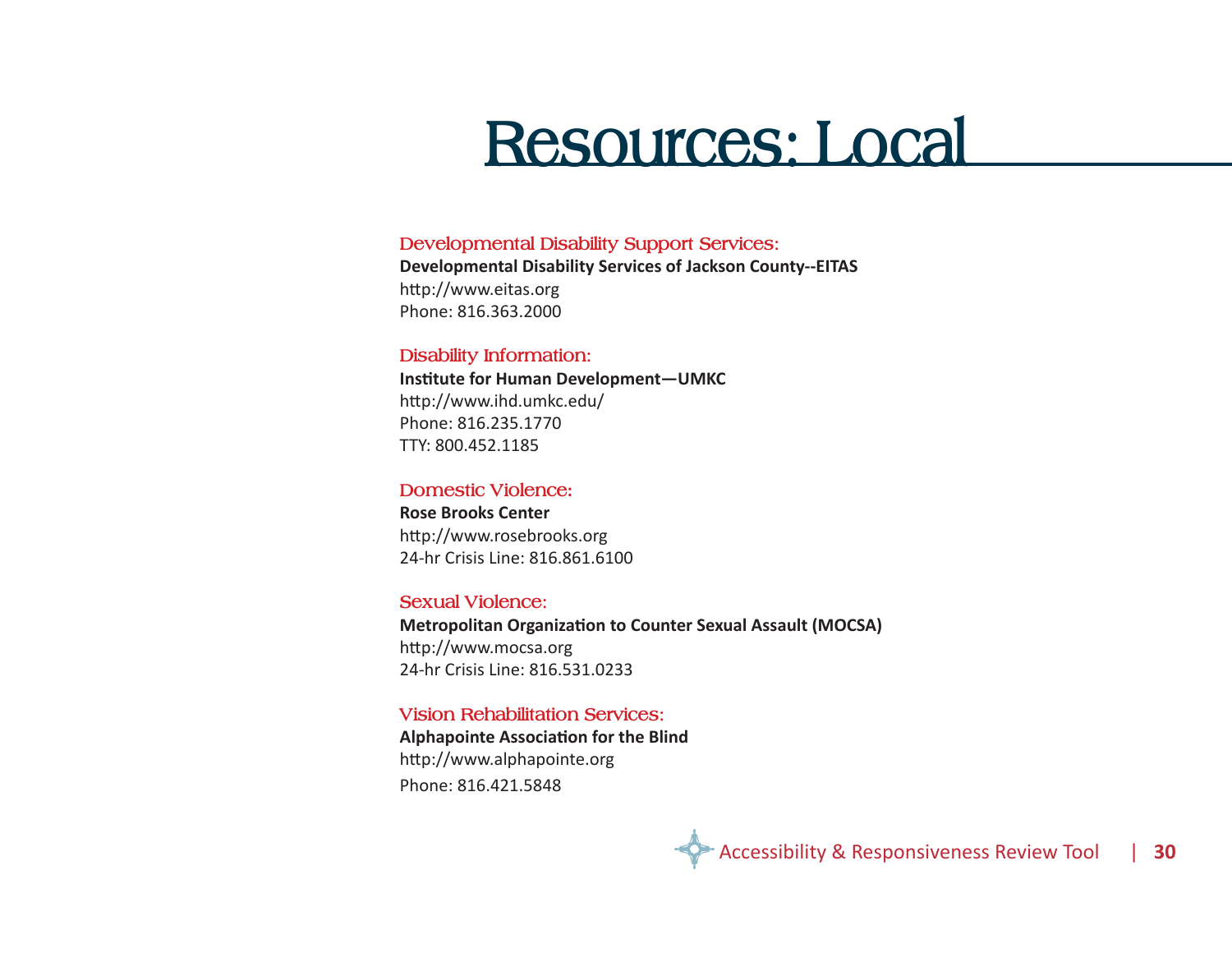

**Accessible:** Easy to get into or use safely by a person with a disability. For example: a building with now steps at the entrance or a ramp is accessible to a person who uses a wheelchair. ramp is accessible to a person who uses a wheelchair.

**Accommodation:** Modifications or adjustments to a program, services or physical environment that make it easier for a person with a disability to participate in the same manner as other people.

**Advocacy:** Working to make things better for another person.

Assistive Technology: Is a generic term for the adaptive, assistive and rehabilitative devices used to assist people with disabilities.

**Disability (World Health Organization Definition or WHO):** The WHO defines disability as something that occurs outside of the person that is based on the interaction of the person, his or her functional abilities, and the environment. As such, one is more or less disabled based on whether the physical, information, communication, and social and policy environment are accommodating and welcoming of variation in ability. In other words, the experience of disability can be minimized by designing environments to accommodate varying functional abilities and providing individualized solutions when needed, opening the door to a new approach to creating welcoming and accessible services for survivors.

**Domestic Violence:** is a pattern of behaviors used to establish power and control over another person through fear and intimidation. Domestic violence occurs within intimate relationships, and abusers can be spouses, partners, boyfriends/girlfriends, family members, or caregivers. Domestic violence can be physical, sexual, emotional, economic, or psychological actions or threats of actions that influence another person. Abusers use various tactics to achieve power and control, including behaviors that intimidate, manipulate, humiliate, isolate, frighten, terrorize, coerce, threaten, blame, hurt, injure, or wound someone. Legal definitions of domestic violence and the protections available to victims vary from one jurisdiction to another.

**Empowerment:** Having the right to make your own choices and having the ability to act on those choices.

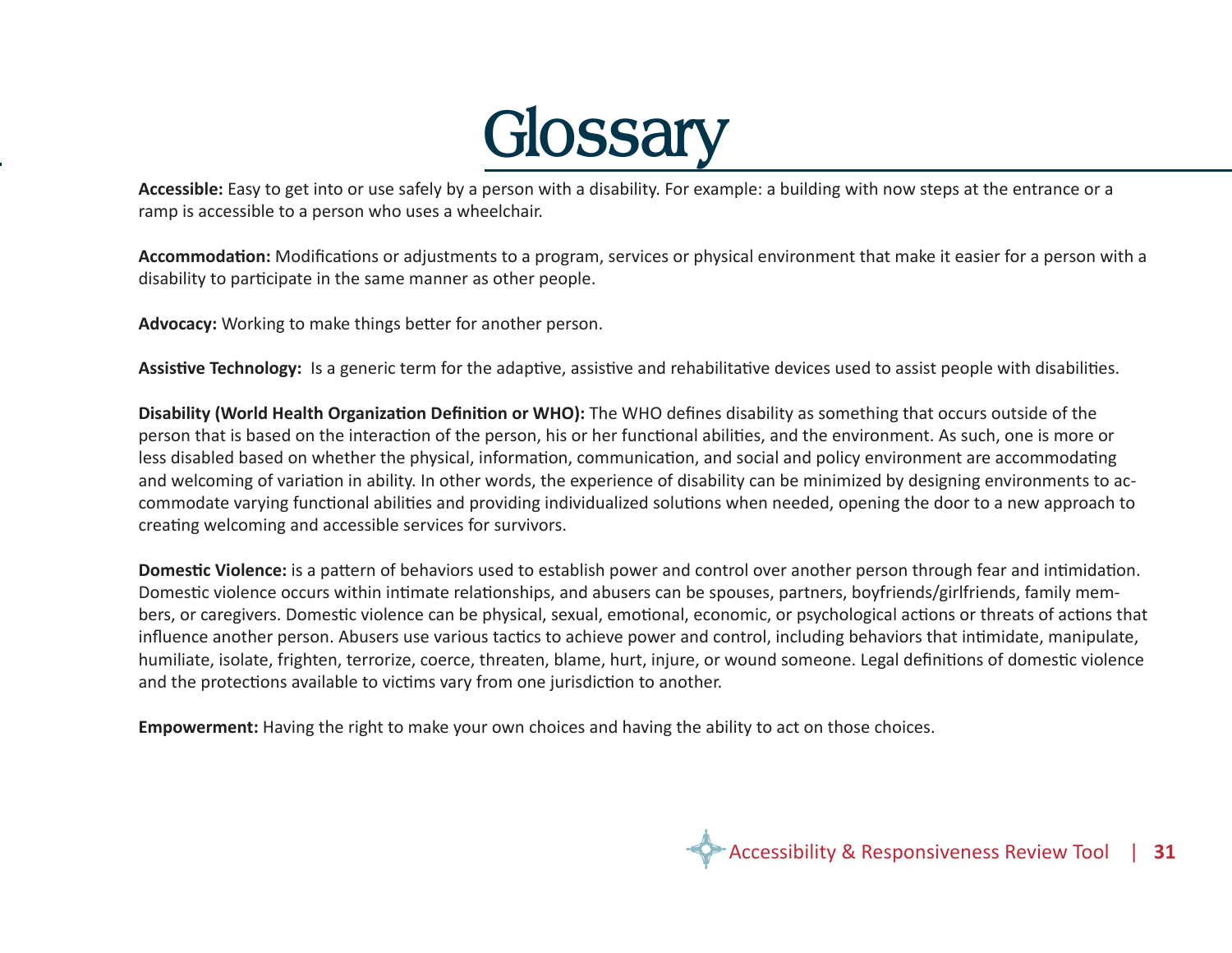**Functional Limitations and Abilities:** A newer approach to disability defines the interaction between a person's functional limitations and the environment as creating barriers or facilitating participation, and therefore is not alone related to how bodies function. How a woman functions, for example, "this woman may have difficulty concentrating and following instruction" is more important than the reason for the difficulty, "this woman has an anxiety disorder." There are many reasons people have difficulty concentrating. The solution for interacting with the person is to understand the nature of the difficulty and not its cause. With this new approach, the emphasis is on impact of a limitation rather than on the source of the limitation. This offers a more practical way of solving problems and addressing needs. Considering the practical impact of a functional limitation draws providers toward tailoring a response that is personal rather than driven by a diagnosis, which explains little about what a person can do and what a person needs.

**People First Language:** People First Language puts the person before the disability, and it describes what a person has, not who a person is. The basic idea is to replace, e.g., "disabled people" with "people with disabilities", "deaf people" with "people who are deaf" or "individuals who are deaf", etc., thus emphasizing that they are people first (hence the concept's name) and anything else second. Further, the concept favors the use of "having" rather than "being", e.g. "she has a learning disability" instead of "she is learning-disabled".

Personal Care Attendant (PCA): In order that a person with a disability may live independently, many people with physical, sensory, or cognitive disabilities hire a personal attendant to assist with day-to-day tasks. Other terms may include, care attendant, home care attendant, or caregiver.

**Safety:** Being protected against physical, social, financial, emotional, psychological, educational, or other types of negative or harmful situations.

**Safety Plan:** These plans are often used in the domestic and sexual violence fields as an empowerment-based tool designed to help survivors plan for their physical and emotional safety. Safety Plans should be flexible to accommodate a variety of environments, personal situations, and can be memorized or written down. Safety Plans can be self-guided or completed with the assistance of an advocate.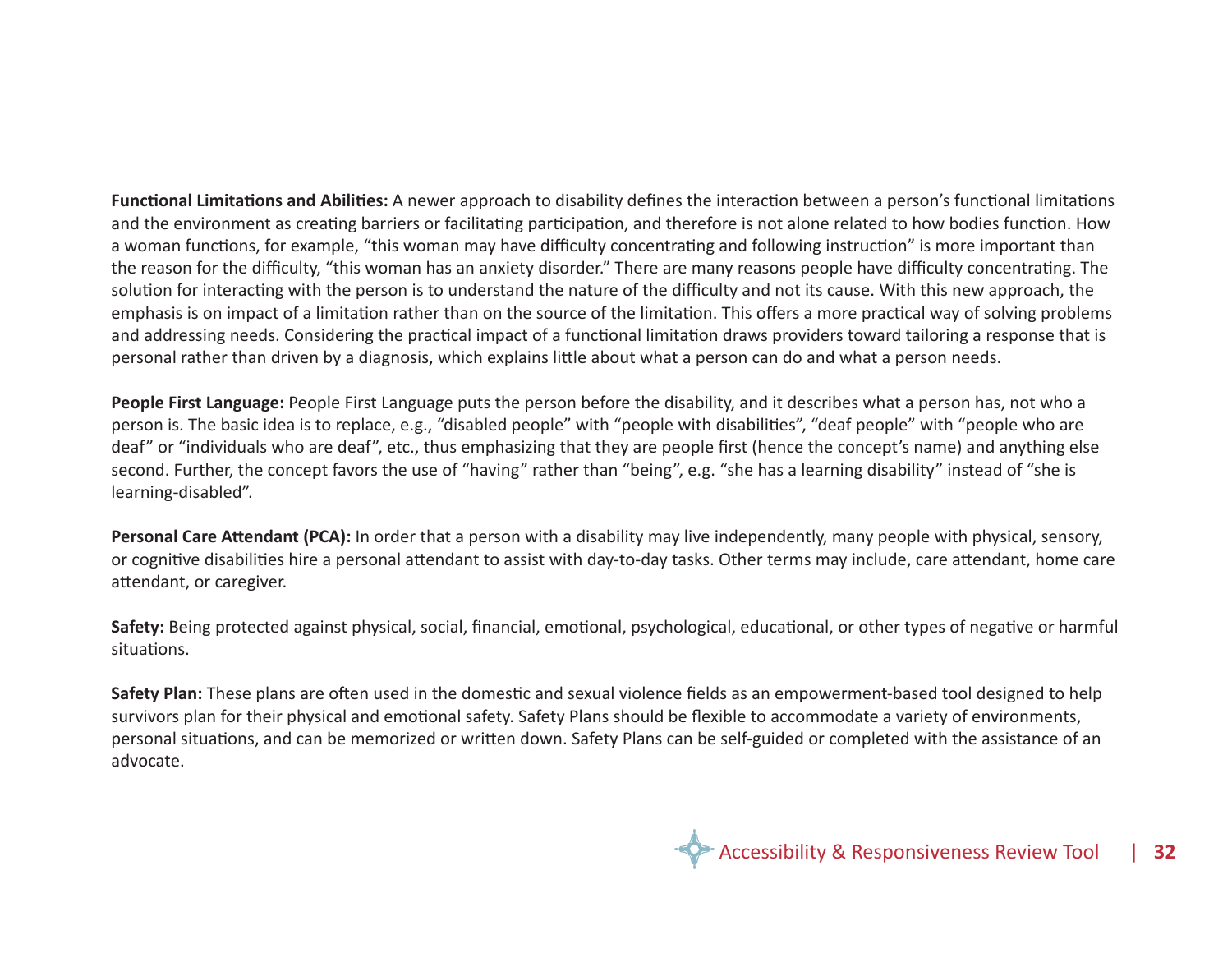**Sexual Assault:** is any sexual act without a persons' consent up to and including rape. Sexual assault is an umbrella term and can include: unwanted touching/fondling, oral, anal, and/or vaginal penetration and rape. A person who is overcome by force or fear, who is unconscious or physically powerless, who may not be capable of giving consent or who is under the influence of alcohol and/ or drugs is not able to give consent to sex.

**Stalking:** is a legal term for repeated harassment and other types of invasion of a person's privacy in a manner that causes fear and intimidation. Stalking is willful, malicious, and continued harassment and can include behavior such as persistent following, unwanted contact, inappropriate observation, and harassment or contact of family or friends. These behaviors can be conducted in person, through a third party, or over the Internet or through different technologies - commonly referred to as cyberstalking. Stalking, both off and on-line, can become a terrifying experience for victims, placing them at risk of psychological trauma and physical harm. A stalker can be a stranger or someone the victim knows including a partner, an ex-partner, or a family member.

**Trauma Informed:** Trauma informed services, practices, assessments, etc. incorporate knowledge about the trauma such as prevalence, impact, and recovery in all aspects of service delivery. They are practices that are hospitable and engaging for survivors, they minimize re-victimization, and they facilitate recovery and empowerment.

**Victim/Survivor:** A person who has experienced domestic violence, sexual assault or stalking and has lived through it.